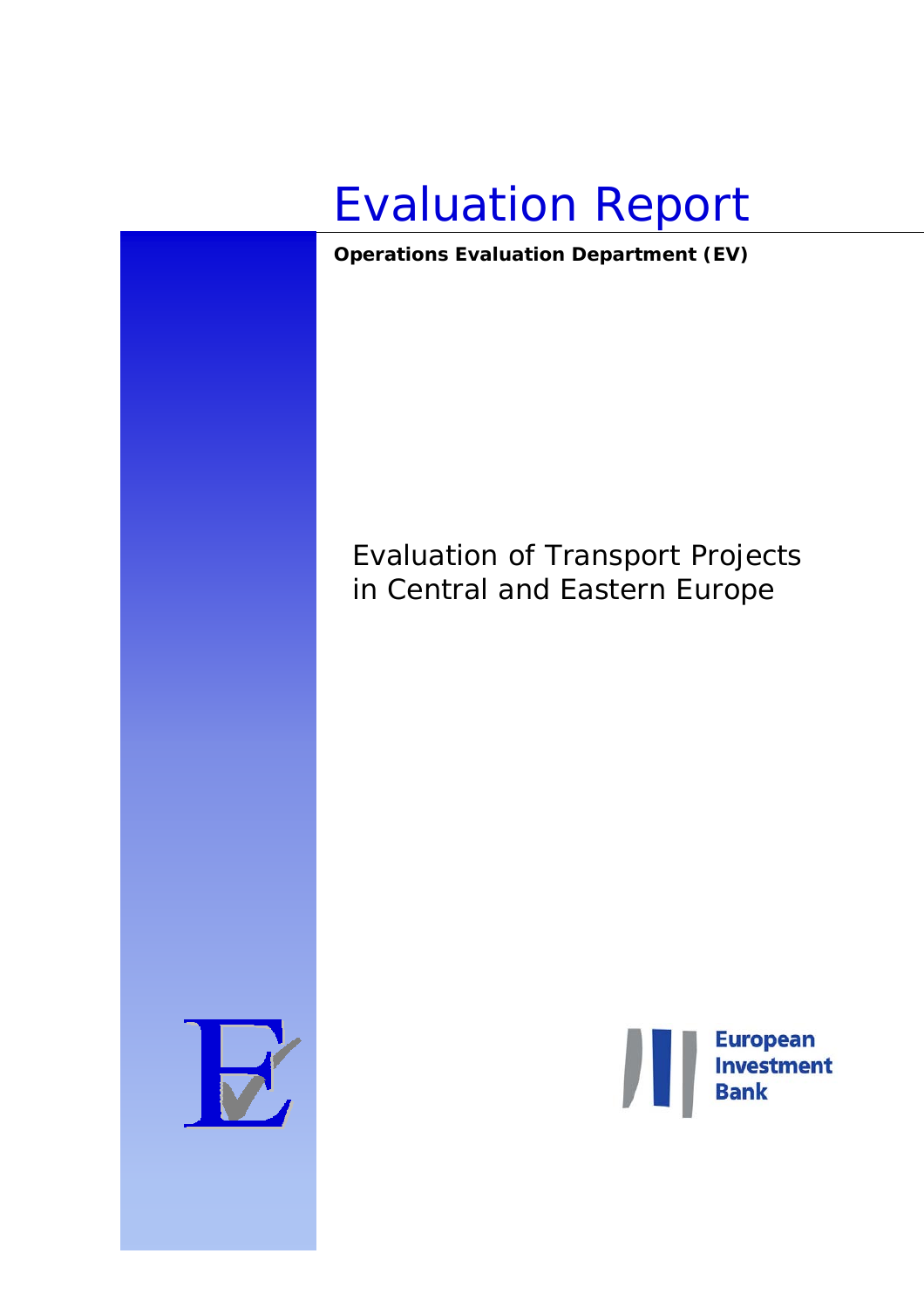Evaluation Report

# Evaluation of Transport Projects in Central and Eastern Europe

Prepared by

#### **External Consultants:**

Dorsch Consult Consulting Engineers Ing. Mbh

Mr Dieter Horch Dr. Khaled El-Araby Mr Douglas Rasbash Mr Tim Schneiter

**EIB:** 

#### **Operations Evaluation**

Campbell Thomson

#### **Original document language - English**  July 2003

**\* \* \*** 

#### **NOTICE**

**The EIB has an obligation of confidentiality in relation to the owners, promoters and operators of the projects referred to in this report. Neither the EIB nor the consultants employed on these studies will disclose to a third party any information that might result in breach of that obligation, and the EIB and the consultants will not assume any obligation to disclose any further information nor to seek consent from relevant sources to do so.** 

**\* \* \***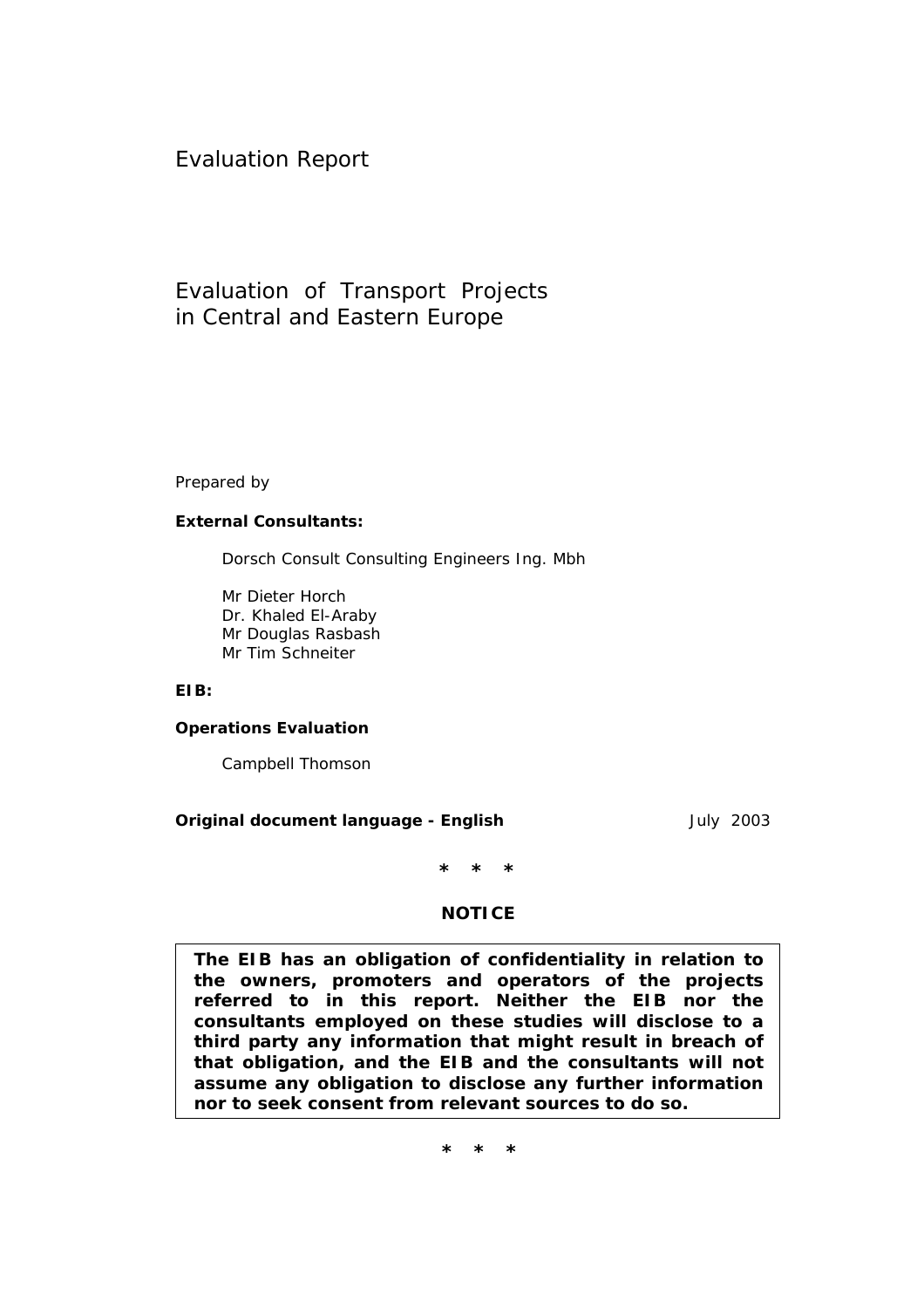# **Table of contents**

 $\mathbf{I}$ 

| <b>EXECUTIVE SUMMARY</b>                                                                   | 1                                     |
|--------------------------------------------------------------------------------------------|---------------------------------------|
| Introduction                                                                               | 1                                     |
| <b>Background</b>                                                                          | $\mathbf{1}$                          |
| <b>Findings: Project Performance</b>                                                       | 1                                     |
| Findings: EIB Contribution, Strategies, Policies and Procedures.<br><b>Recommendations</b> | 2                                     |
| <b>INTRODUCTION</b>                                                                        | $\boldsymbol{2}$                      |
| 1                                                                                          | $\overline{\mathbf{5}}$               |
| 1.1 Outline of the Evaluation<br>1.1.1 Work Programme and Approach                         | $\overline{\mathbf{5}}$<br>$\sqrt{5}$ |
| 1.1.2 Limitations and Shortcomings of the Evaluation                                       | 5                                     |
| 1.2 1990s CEE Transport Sector Development and Policy Trends                               | 6                                     |
| <b>EIB PORTFOLIO OF CEE TRANSPORT PROJECTS SINCE 1990</b><br>$\boldsymbol{2}$              | $\overline{7}$                        |
| PERFORMANCE OF THE PROJECTS EVALUATED IN-DEPTH<br>3                                        | 7                                     |
| <b>3.1 Implementation Performance</b>                                                      | 7                                     |
| 3.1.1 Promoter                                                                             | $\tau$                                |
| 3.1.2 Project Design<br>3.1.3 Timing of Project Implementation                             | $\,$ $\,$<br>$\,$ $\,$                |
| 3.1.4 Final Project Cost                                                                   | $\boldsymbol{9}$                      |
| 3.1.5 Observations on implementation performance                                           | 9                                     |
| 3.2 Operational Performance (Efficiency)                                                   | 10                                    |
| 3.3 Project Sustainability                                                                 | 12                                    |
| 3.4 Environmental Impact<br>3.5 Institutional Development Impact                           | 12<br>13                              |
| <b>RELEVANCE OF THE EVALUATED PROJECTS</b><br>4                                            | 14                                    |
| 4.1 Background of Evaluation                                                               | 14                                    |
| 4.2 Contribution of Evaluated Projects to EU, EIB and National Objectives                  | 14                                    |
| 4.2.1 EU Objectives                                                                        | 14                                    |
| 4.2.2 EIB Objectives                                                                       | 15                                    |
| 4.2.3 National Policy Objectives                                                           | 15                                    |
| <b>OVERALL PROJECT PERFORMANCE RATING</b><br>5                                             | 15                                    |
| EIB CONTRIBUTION TO THE EVALUATED PROJECTS<br>6.                                           | 16                                    |
| 6.1 Project Identification and Selection                                                   | 16                                    |
| 6.2 Project Appraisal<br>6.3 Project Implementation and Monitoring                         | 16<br>17                              |
| <b>Summary of Main Issues Relating to the Project Cycle</b><br>6.4                         | 18                                    |
| <b>COLLABORATION AND CO-OPERATION WITH OTHER IFIS AND THE</b><br>7                         |                                       |
| <b>EUROPEAN COMMISSION (PHARE)</b>                                                         | <b>20</b>                             |
| 7.1 PHARE                                                                                  | <b>20</b>                             |
| <b>7.2 IBRD</b>                                                                            | 21                                    |
| 7.3 EBRD                                                                                   | 21                                    |
| <b>7.4 Opportunities for Improvement</b>                                                   | 21                                    |
| 8<br>RECOMMENDATIONS FOR THE PROJECT CYCLE MANAGEMENT                                      |                                       |
| AND THE STRATEGIES AND POLICIES OF THE BANK.                                               | 22                                    |
| APPENDIX I - EVALUATION CRITERIA<br>APPENDIX II - INDIVIDUAL PROJECT PERFORMANCE           | 23<br>24                              |
| <b>APPENDIX III - COFINANCING</b>                                                          | 27                                    |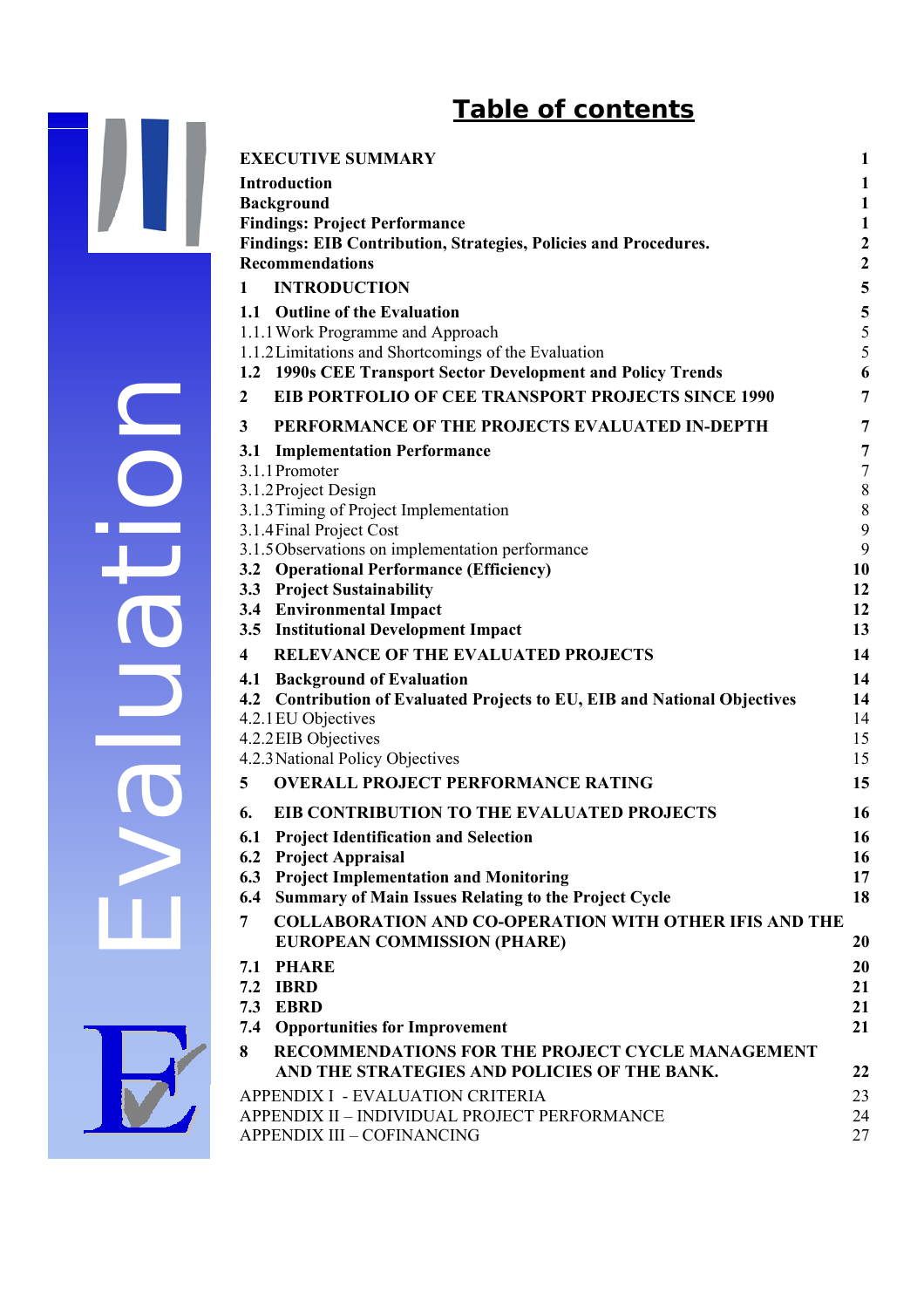# <span id="page-3-0"></span>**EXECUTIVE SUMMARY**

#### **INTRODUCTION**

This Evaluation covers the European Investment Bank's (EIB's) portfolio of completed Transpor[t1](#page-3-1) Projects in Central and Eastern Europe financed between 1990 and 1999, inclusive. During this period, the Bank financed 58 projects for a total disbursed amount of some EUR 4.9 billion. Of this, approximately 65% went to roads, 27% to railways, 6% to air transport and 2% to ports. The distribution between countries reflected their size, population and economic importance, with most funding going to the Czech Republic, Poland and Romania.

The work was carried out in two phases:

- A desk review of twenty-five completed transport projects in the four transport sub-sectors: roads, railways, air transport and maritime transport, in ten Central and Eastern European (CEE[2\)](#page-3-2) countries. This was based on available internal documentation and interviews with members of operational staff;
- A subsequent in-depth analysis phase, including field investigations, of ten of the original twenty-five projects.

#### **BACKGROUND**

The evaluation was carried out based on the Bank's standard evaluation criteria and levels of performanc[e3.](#page-3-3) The projects were initiated at the earliest stage of the CEE transition process and the findings and recommendations should be seen in that context. The operating environment and institutional framework had particular characteristics of the time and place, including:

- Institutions and countries in a state of transition as they tried to re-orient themselves from centrally planned to market driven economies. This meant that many institutions were weak and had to be supported with external assistance. This was particularly true in the newly reestablished Baltic States, where many senior officials and managers had left for Russia.
- The economies of the countries were subject to rapid changes, usually related to the transition process. This made it difficult to predict demand.
- Project Promoters often had little or no experience of IFI due-diligence procedures, FIDIC contracts, international competitive tendering, environmental impact assessments, etc.
- Guarantee arrangements, including documentation and the need for Parliamentary ratification of government guarantees, were untested.

#### **FINDINGS: PROJECT PERFORMANCE**

- All projects contributed significantly to the EU's key transport policy objectives, with a particular focus on infrastructure in urgent need of rehabilitation.
- Most of the ten projects examined in-depth were completed to specification, largely on time and on budget, with cost overruns of less than 15% of the original estimate. Only two projects suffered from much higher costs than forecast; attributable to a combination of inaccurate unit prices, latent road foundation problems and rampant domestic inflation.
- There were problems with bureaucratic and administrative delays in establishing guarantees, and procurement: delays of more than one year to the start of construction were not uncommon.

 $\overline{a}$ 

<span id="page-3-1"></span><sup>1</sup> Not including urban transport.

<span id="page-3-2"></span><sup>2</sup> Bulgaria, Czech Republic, Hungary, Poland, Romania, Slovak Republic, Slovenia, Estonia, Latvia, and Lithuania. Specifically excluded are Albania, Bosnia-Herzegovina and the Former Yugoslav Republic of Macedonia.

<span id="page-3-3"></span><sup>3</sup> Evaluation criteria: Relevance, Efficacy, Efficiency, and Sustainability with the complementary criteria of Institutional Development and EIB performance. See Appendix I for definitions. Performance Ratings: Good, Satisfactory, Unsatisfactory and Poor.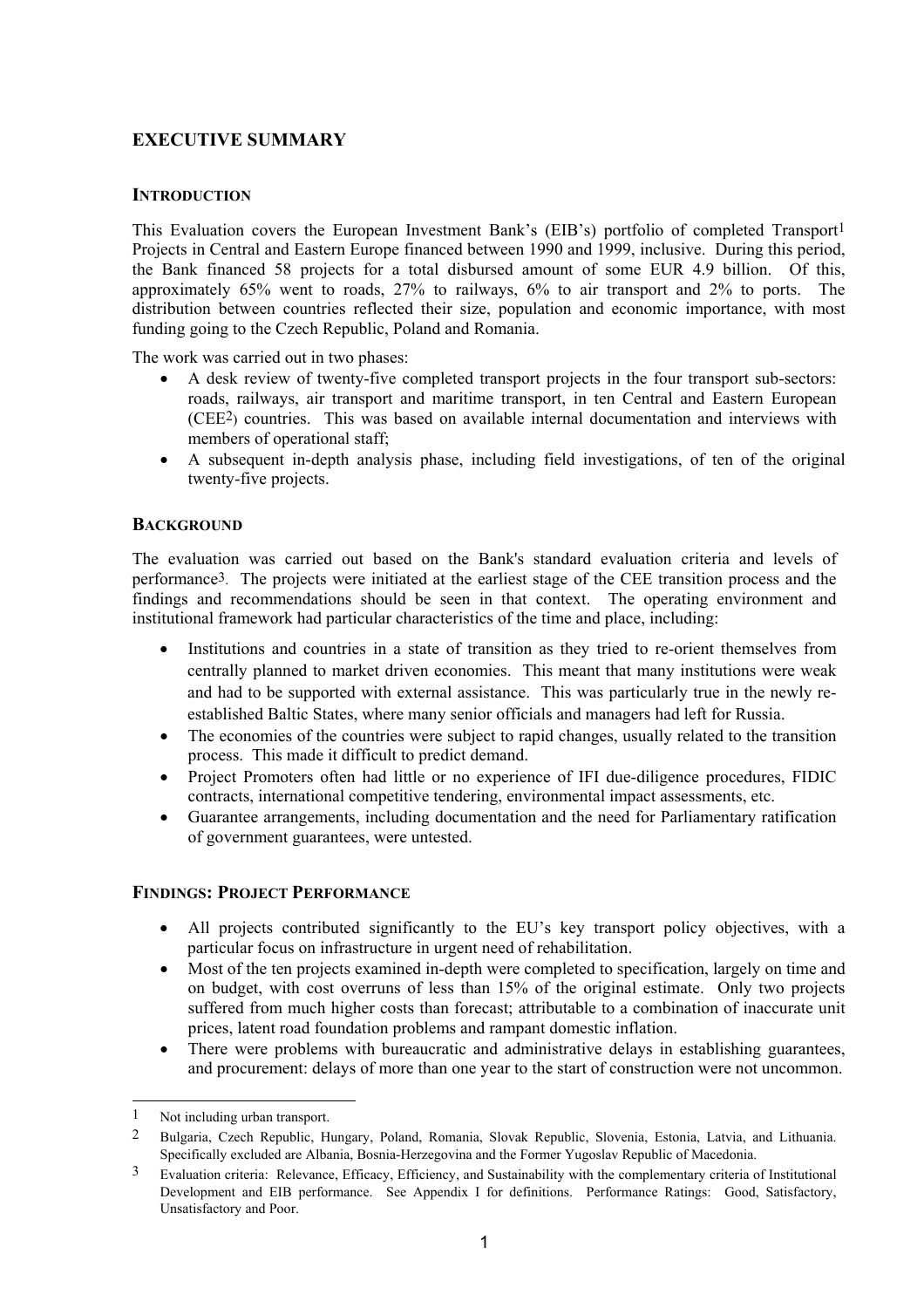- <span id="page-4-0"></span>• The works were generally carried out to a high standard and should have a full working life if properly maintained. However, there are concerns that available funds for maintenance from central government may not be adequate, which would affect the sustainability of seven out of the ten projects.
- Nine out of the ten projects benefited from Technical Assistance, which was an EIB funding condition, and which facilitated the implementation of the projects. Five of these Promoters, all in the roads sector, still rely on external assistance to implement EIB funded projects.
- Most of the projects were affected by significant changes in the pattern of transport demand during the transition. However, the Bank's projections were normally closer to the real situation than the Promoters'.

In terms of overall performance, out of the ten projects evaluated in-depth, seven were either "Good" or "Satisfactory", two were "Unsatisfactory" and one was "Poor". Projects performed best against the following criteria: relevance to EU policy, efficacy, and sustainability, with the reservation on maintenance funding noted above.

The evaluation had a specific remit to consider Environmental Aspects. All ten of the in-depth projects were rated as "Good". Most of these were rehabilitation projects which showed only positive environmental impacts, e.g. improved traffic conditions. Where there was new construction, the mitigation measures proposed by Environmental Impact Assessments were properly implemented. This performance may be attributed to the Bank's application of EU norms in countries with minimal environmental legal frameworks.

## **FINDINGS: EIB CONTRIBUTION, STRATEGIES, POLICIES AND PROCEDURES.**

Considering the Bank's actions and Project Cycle Management (PCM):

- Initially, to develop the Bank's activities in these countries, the EIB relied heavily on the preparation work of other IFIs. Out of the twenty-five projects evaluated at the desk review, fourteen had been identified by third parties, e.g. the World Bank and EBRD, and the Bank was asked to participate at a later stage. Once relationships had been established, the Bank was able to develop projects directly with Promoters.
- The appraisal process was a useful mechanism for the transfer of technical and economic know-how, particularly in relation to the application of EU environmental and procurement standards. It also allowed the testing of the economic and financial efficiency of every project.
- The Bank's services were able to identify key project risks, e.g. cost uncertainties, lack of project management capacity, but measures were not always suggested to borrowers to mitigate them.
- Project objectives, as presented in project appraisal and approval documents, were defined in terms of physical assets, e.g. km of road rehabilitated, without explicitly stating the desired project outcomes which were the basis of the economic analysis.
- Contract conditions tended to focus on procedures and financial conditionalities, rather than risk mitigation and the achievement of project objectives.
- Promoters particularly welcomed the Bank's pragmatic approach to problem solving and the guidance it could give in resolving not just unforeseen technical and financial problems, but also relationship issues with other funding sources.

#### **RECOMMENDATIONS**

While most of the projects were successful, there are a number of measures which are recommended to increase the Bank's added value, improve project efficiency and sustainability, and maximise the contribution of projects to EU and National policy objectives.

The recommendations have been grouped into two categories. "General EV Recommendations" apply to all Bank projects and, in many cases, reflect the findings of other evaluations. "Specific EV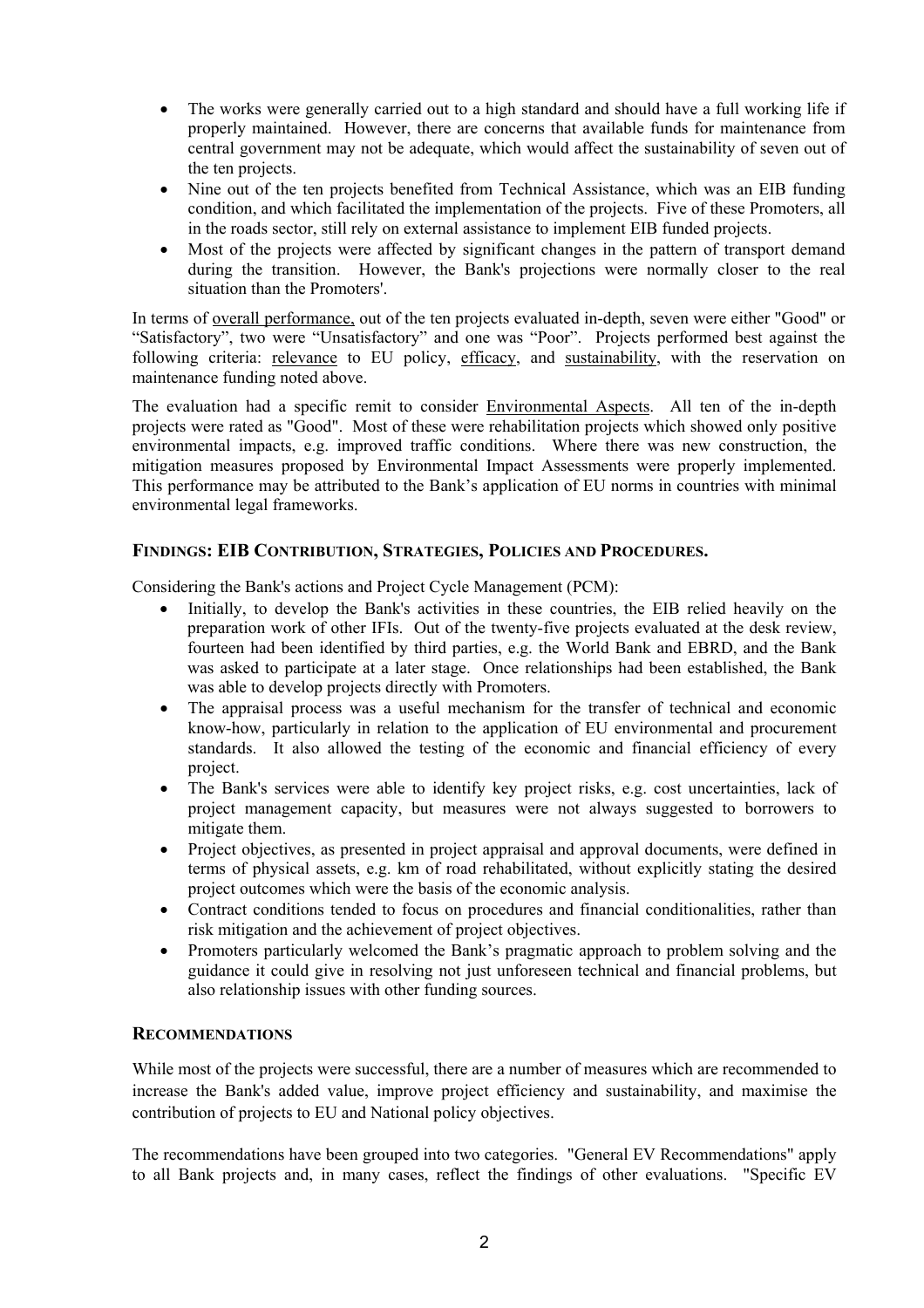Recommendations" apply to projects which have a particular development role, or where the Bank is operating in the difficult environment of economies in transition.

| <b>GENERAL EV RECOMMENDATIONS</b>                                                                                                                                                                                                                                                                                                                                                                              | <b>OP/PJ ACCEPT</b> | <b>OP/PJ COMMENTS OR</b>                                                                                                                                                                                                                                                                                                                                                                                                                                                                                                             |
|----------------------------------------------------------------------------------------------------------------------------------------------------------------------------------------------------------------------------------------------------------------------------------------------------------------------------------------------------------------------------------------------------------------|---------------------|--------------------------------------------------------------------------------------------------------------------------------------------------------------------------------------------------------------------------------------------------------------------------------------------------------------------------------------------------------------------------------------------------------------------------------------------------------------------------------------------------------------------------------------|
|                                                                                                                                                                                                                                                                                                                                                                                                                | <b>OR REJECT</b>    | <b>REASONS FOR REJECTION</b>                                                                                                                                                                                                                                                                                                                                                                                                                                                                                                         |
| As frequently recommended, and now<br>supported by Ops A and PJ management, the<br>should be involved during<br>Bank<br>the<br>development phase of projects; taking an<br>upstream, more proactive approach to project<br>selection in order to maximise impact.<br>Regular sector and policy briefing papers<br>should be prepared for areas in which the<br>Bank is particularly active. $(3.1.2, 4.2, 5.)$ | Accept              | Policy papers are regularly being<br>prepared by PJ and Ops to provide input<br>for the Operational Plans to be<br>developed<br>under<br>the<br>Community<br>Support Frameworks. In addition, the<br>Bank uses papers prepared by the<br>Commission covering policies<br>on<br>specific sectors and countries<br>The Bank was routinely consulted on an<br>informal basis on a number of projects,<br>although<br>not necessarily<br>this<br>is<br>documented.                                                                       |
|                                                                                                                                                                                                                                                                                                                                                                                                                |                     | To comply with the mandate, which<br>also contributes "to maximise impact<br>and increase the EIB's added value", the<br>Bank had to select the more advanced<br>projects though others at earlier stages<br>were accepted but are not in the sample<br>unfinished.<br>since<br>In<br>any event,<br>involvement earlier than at present will<br>require more staff resources.                                                                                                                                                        |
| Where the Bank is involved in programme-<br>type operations, e.g. in Railways, the<br>appraisal should further focus on institutional<br>rather than individual investment components.<br>(6.2)                                                                                                                                                                                                                | Accept              | Ops and PJ normally look carefully at<br>the institutional capacity, strategies,<br>procedures, processes, etc.<br>during<br>appraisal and monitor their effectiveness<br>during project development for all<br>projects, not only "programme type<br>operations".<br>In the frequent cases of cofinancing,                                                                                                                                                                                                                          |
|                                                                                                                                                                                                                                                                                                                                                                                                                |                     | these aspects were also closely followed<br>by IBRD and EBRD.                                                                                                                                                                                                                                                                                                                                                                                                                                                                        |
| should<br>identify<br>The<br>Bank<br>and<br>agree<br>appropriate performance indicators with the<br>Promoter to ensure that there are appropriate<br>measures of project success available at the<br>RFT/Scorecard stage. (3.2)                                                                                                                                                                                | Accept              | Performance indicators should however<br>be clearly specified. The information<br>required to judge the success of a<br>project should not be excessive and is<br>not generally suitable to include as<br>binding element in the contract.<br>The indicators of economic rationale<br>(time savings etc) can rarely be<br>contractual conditions, but are used in<br>analytical<br>framework<br>the<br>of the<br>economic and financial analyses.<br>The performance indicators that refer to<br>physical output targets are already |
|                                                                                                                                                                                                                                                                                                                                                                                                                |                     | included in the Technical Description.                                                                                                                                                                                                                                                                                                                                                                                                                                                                                               |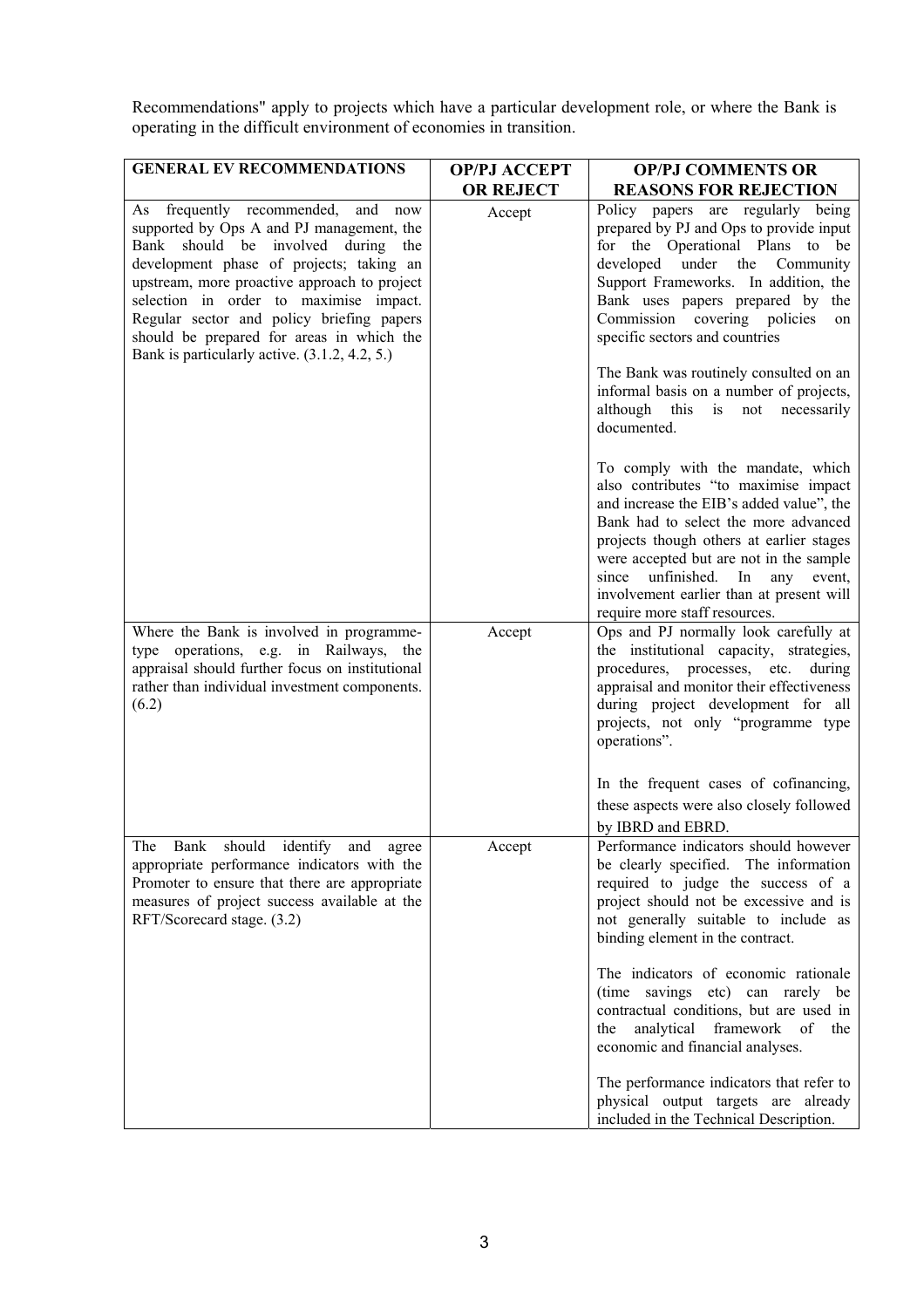| <b>SPECIFIC EV</b><br><b>RECOMMENDATIONS</b>                                                                                                                                                                                                                                        | <b>OP/PJ ACCEPT OR</b><br><b>REJECT</b> | <b>OP/PJ COMMENTS OR</b><br><b>REASONS FOR</b><br><b>REJECTION</b>                                                                                                                                                                                                                                                             |
|-------------------------------------------------------------------------------------------------------------------------------------------------------------------------------------------------------------------------------------------------------------------------------------|-----------------------------------------|--------------------------------------------------------------------------------------------------------------------------------------------------------------------------------------------------------------------------------------------------------------------------------------------------------------------------------|
| Specific mitigation measures for significant<br>risks identified by OP, CRD and PJ should<br>be introduced into all finance contracts<br>(3.2).                                                                                                                                     | Accept                                  | This is done routinely for project<br>related risks under the coordination<br>of Ops.                                                                                                                                                                                                                                          |
| Monitoring and disbursement procedures<br>should be tailored to the specific needs of<br>individual projects (3.1.5).                                                                                                                                                               | Accept                                  | This is relevant particularly in the<br>context of future cofinancing with<br>the Structural Funds in the region.                                                                                                                                                                                                              |
| Finance contract conditions on repeat<br>operations should be used to address<br>weaknesses identified during monitoring<br>completion<br>project<br>reporting.<br>and<br>Contractual conditions on maintenance to<br>be reinforced and verified during repeat<br>operations. (3.3) | Accept                                  | This is frequently done but could<br>be more systematic. Note that<br>weaknesses may also be identified<br>outside of formal monitoring or<br>project completion reporting.                                                                                                                                                    |
| Where the Bank requires a project to have<br>Technical Assistance, in order to address<br>institutional weakness on the part of the<br>Promoter, then its Terms of Reference<br>include<br>should<br>a requirement<br>for<br>Institutional Development. (3.5)                       | Accept                                  | This is desirable and should be<br>implemented depending on the<br>specific circumstances but may be<br>unlikely to significantly change the<br>situation (e.g. low wages in the<br>public sector, do not necessarily<br>attract the best qualified staff and<br>thus TA is regularly required even<br>for repeat operations). |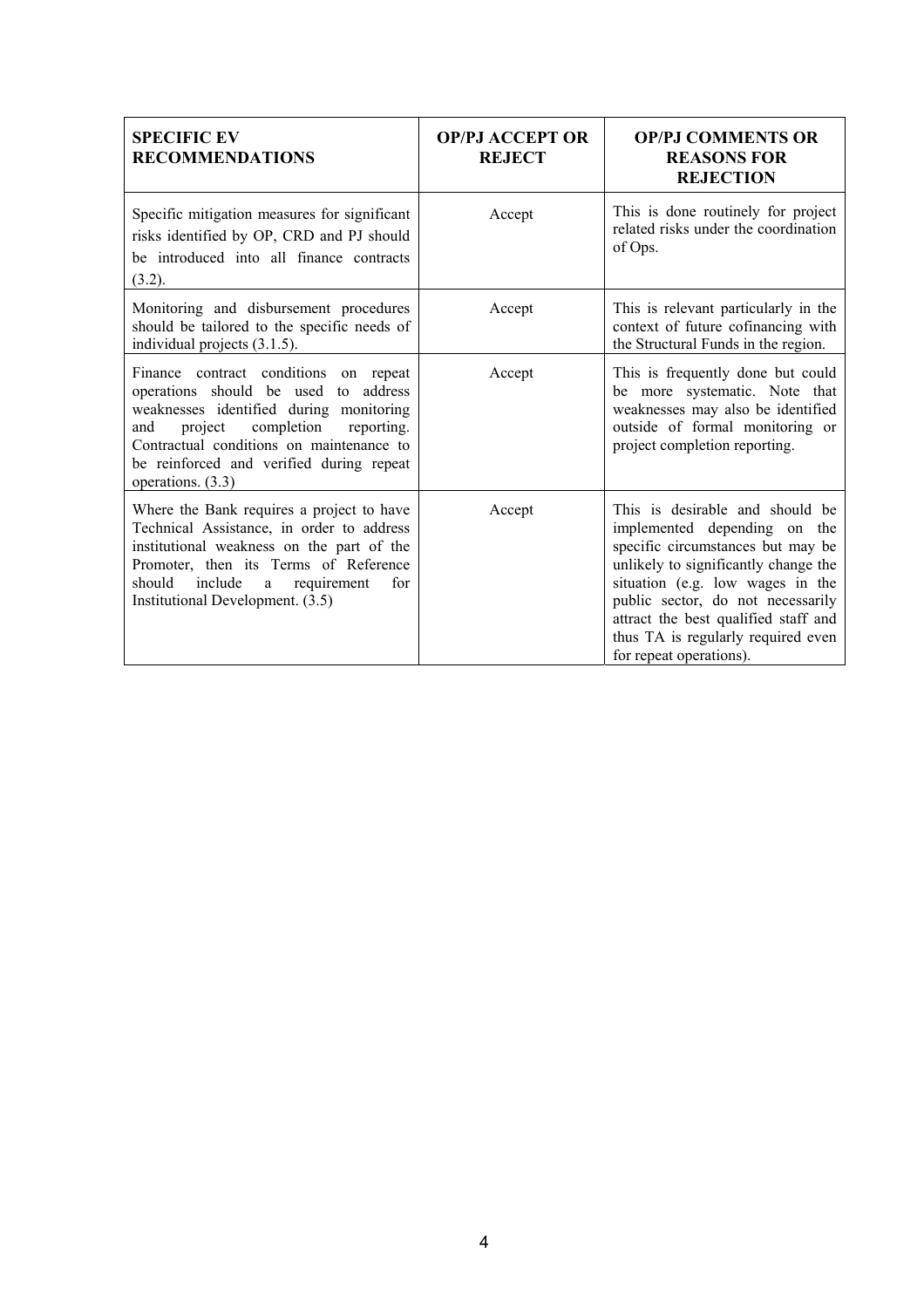# <span id="page-7-0"></span>**1 INTRODUCTION**

The ex-post evaluation of EIB financed projects presented here is to address Transport Projects in Central and Eastern Europ[e4](#page-7-1) (CEE). In this context, "transport" includes roads, railways, port facilities and air travel, including the three sub-sectors of airports, air traffic control systems and aircraft, but excluding urban transport. Projects considered for evaluation were those financed between 1 January 1990 and 31 December 1999 and completed by the start of analysis.

A team of consultants from Dorsch Consult Ing.mbH. carried out the main work of the evaluation from end 2001 to mid 2002. The team comprised a specialist in CEE transport economics as project manager, three transport sub-sector specialists, all with experience of CEE operations, plus a dedicated environmental consultant. EV has prepared this synthesis report based on their contribution.

The focus of the evaluation is on the performance of the projects, their relevance and contribution to EU and EIB objectives, the efficiency of the Bank's project cycle management, its value added, and environmental issues relating to the projects.

The evaluation has two primary functions. Firstly, to increase transparency to the EIB's governing bodies and, secondly, to allow the Bank to learn from its experiences.

## **1.1 OUTLINE OF THE EVALUATION**

#### **1.1.1 Work Programme and Approach**

The work programme was divided into two phases. The first comprised a desk review of the available internal documentation of twenty-five projects in four transport sub-sectors (road, rail, airports, sea ports) of ten CEE countries. The project sample was selected from the list of forty-six projects due for completion by the time the evaluation started, to cover all of the countries, with maximum sector coverage within each country. This was followed by an in-depth analysis, including field investigations, of ten projects in three transport sub-sectors (road, rail, airports) in eight CEE countrie[s5.](#page-7-2) Projects selected for this stage had all been operational for at least two years by the time the in-depth evaluations were started and eight had been operational for more than three years.

The main evaluation criteria and their definitions are in line with the standards of the Bank, the European Commission (EC), and other International Financing Institutions (IFIs). The main evaluation criteria used are Relevance, Effectiveness (Efficacy), Efficiency, Sustainability, Institutional Development Impact, and the EIB's Performance. Individual projects were rated in four categories: "Good", "Satisfactory", "Unsatisfactory", and "Poor", in accordance with the Bank's evaluation procedures.

# **1.1.2 Limitations and Shortcomings of the Evaluation**

The evaluation must be seen against the specific background of the projects reviewed: the economic transition in CEE, particularly in the transport sector during this period.

Most projects analysed passed the due-diligence procedures of the Bank in the period 1993 to 1998, i.e. in many cases only shortly after the beginning of transition. As to the specific conditions of the transport sector: it suffered from considerable uncertainties in traffic development and from a new, but as yet unclear, transition to a market economy. These specific problems and difficulties certainly had an impact on both the projects and their handling by the EIB.

<span id="page-7-1"></span> $\overline{4}$ 4 Bulgaria, Czech Republic, Hungary, Poland, Romania, Slovak Republic, Slovenia, Estonia, Latvia, and Lithuania. Specifically excluded are Albania, Bosnia-Herzegovina and the Former Yugoslav Republic of Macedonia.

<span id="page-7-2"></span><sup>5</sup> Bulgaria, Czech Republic, Hungary, Poland, Romania, Slovak Republic, Estonia, Lithuania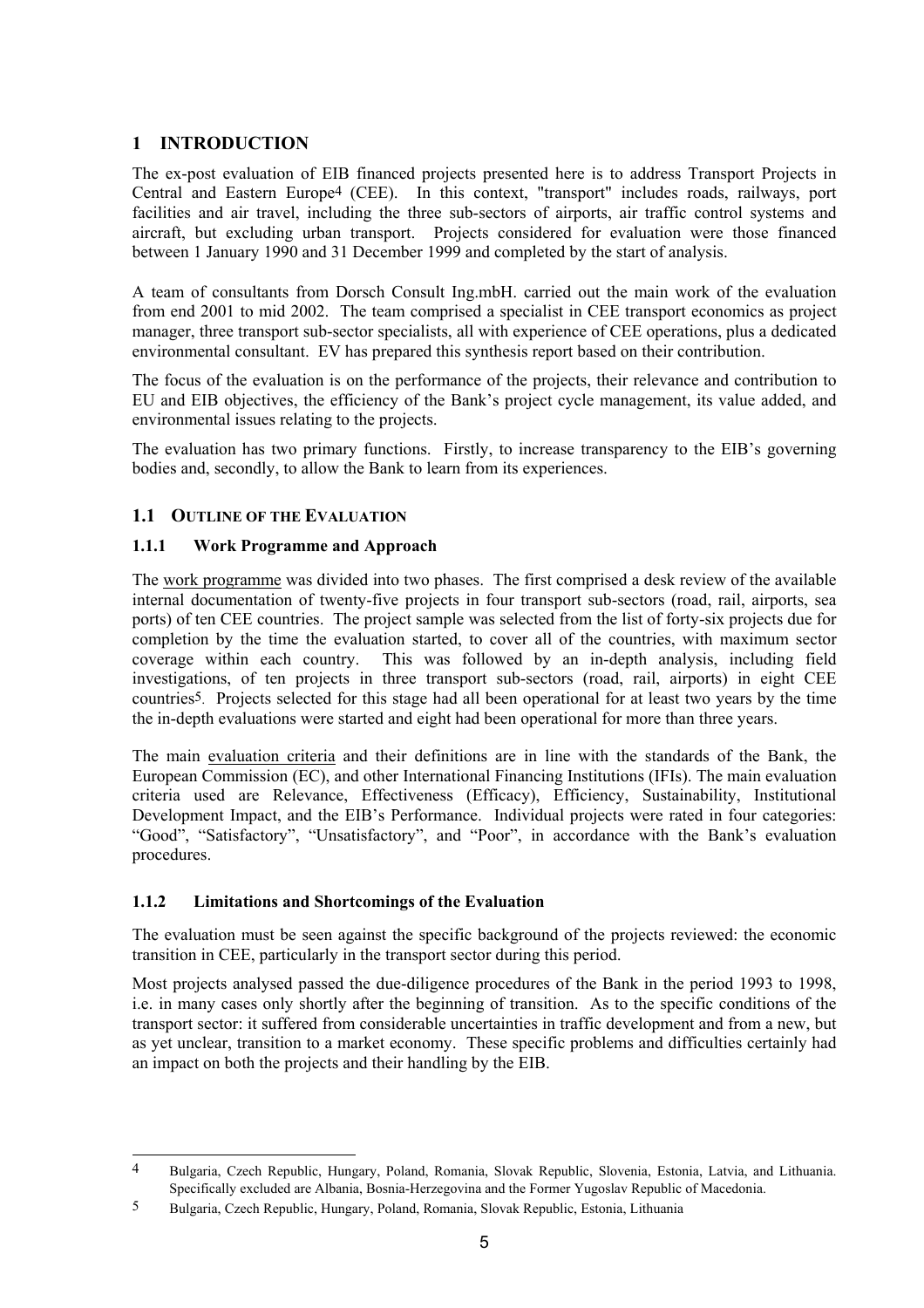<span id="page-8-0"></span>A number of limitations on information availability hampered the findings and conclusions:

- Full Project Completion Reports (PCRs) were available for six out of the twenty-five projects in the desk review sample. Simplified PCRs had been prepared for a further nine projects, but four of these did not include completion data from the Promoter.
- The files held in central archives do not include details of meetings and discussions which take place before a project is formally notified to the Management Committee, and projects which do not reach that stage are not documented or tracked.
- In the interests of efficiency, and to keep the files to manageable proportions, central archive files only record meetings, communications, etc. where a written document was prepared or received e.g. Minutes, Faxes, Letters and, occasionally, copies of important E-mails. They do not routinely include notes on telephone conversations, E-mails, etc.
- Many of the projects were initiated in the early 1990s and had long gestation and implementation period. Since then, many of the staff who worked on those projects have retired and their detailed knowledge of them has been lost.
- The central archive files and the Bank's IT project management system do not contain all the relevant documentation, or even references to some key documents, e.g. full Project Completion Reports (PCRs) and Progress Reports. These tend to be kept in personal files by the individuals concerned and do not appear on a central register.

## **1.2 1990S CEE TRANSPORT SECTOR DEVELOPMENT AND POLICY TRENDS***[6](#page-8-1)*

The countries concerned showed wide variations in terms of traffic volumes and densities, as well as in the pace of economic reform and the rate of introduction of market mechanisms. Comparisons are made even more difficult by the limited statistical data available and the fact that each country's data is based on its own definitions and time periods.

However, there were a number of key issues which affected virtually all transport modes in CEE at the beginning of the 1990s:

- A large maintenance backlog due to shortage of funds for maintenance and previous unbalanced transport strategies: priority for new construction rather than maintenance of existing facilities.
- The deterioration of existing infrastructures due to the use of low quality materials (asphalt, cement, etc.) and poor quality control of works.
- Inefficient institutional framework and managerial structures, with a lack of know-how of financial and economic management tools, including inadequate procedures for investment selection and prioritisation.
- The limited introduction of market mechanisms in the transport sector, e.g. competition in the transport sectors, procurement procedures applied, etc.
- Non-existent or inadequate environmental standards.

 $\overline{a}$ 

There was an inevitable impact on freight transport from: economic restructuring, the sharp decline in output which followed the disappearance of the Soviet Union, and the Balkan unrest which affected neighbouring countries.

Freight sector traffic, in tonne-kilometres, declined by nearly 50 % from 1988 to 1992 alone. Some growth was seen from 1993 onwards, and the sector managed to show around 10 % growth in 1995, but this could not be sustained. Low or zero growth continued in the years which followed, with variations between countries, and confirms the transport sector's sensitivity to economic cycles. Not all transport modes were affected to the same extent by these trends. Road transport overcame the decline by as early as 1993, while the railways, which had been declining since 1989, had to wait until 1995 before demand stabilised. Rail transport lost the lead it had held until 1990 and, by 2000, roads

<span id="page-8-1"></span><sup>6</sup> This sub-section draws on publications of the ECMT (Trends in the Transport Sector 1970-2000 and 1970-1997) and IBRD (Transition – The first Ten Years).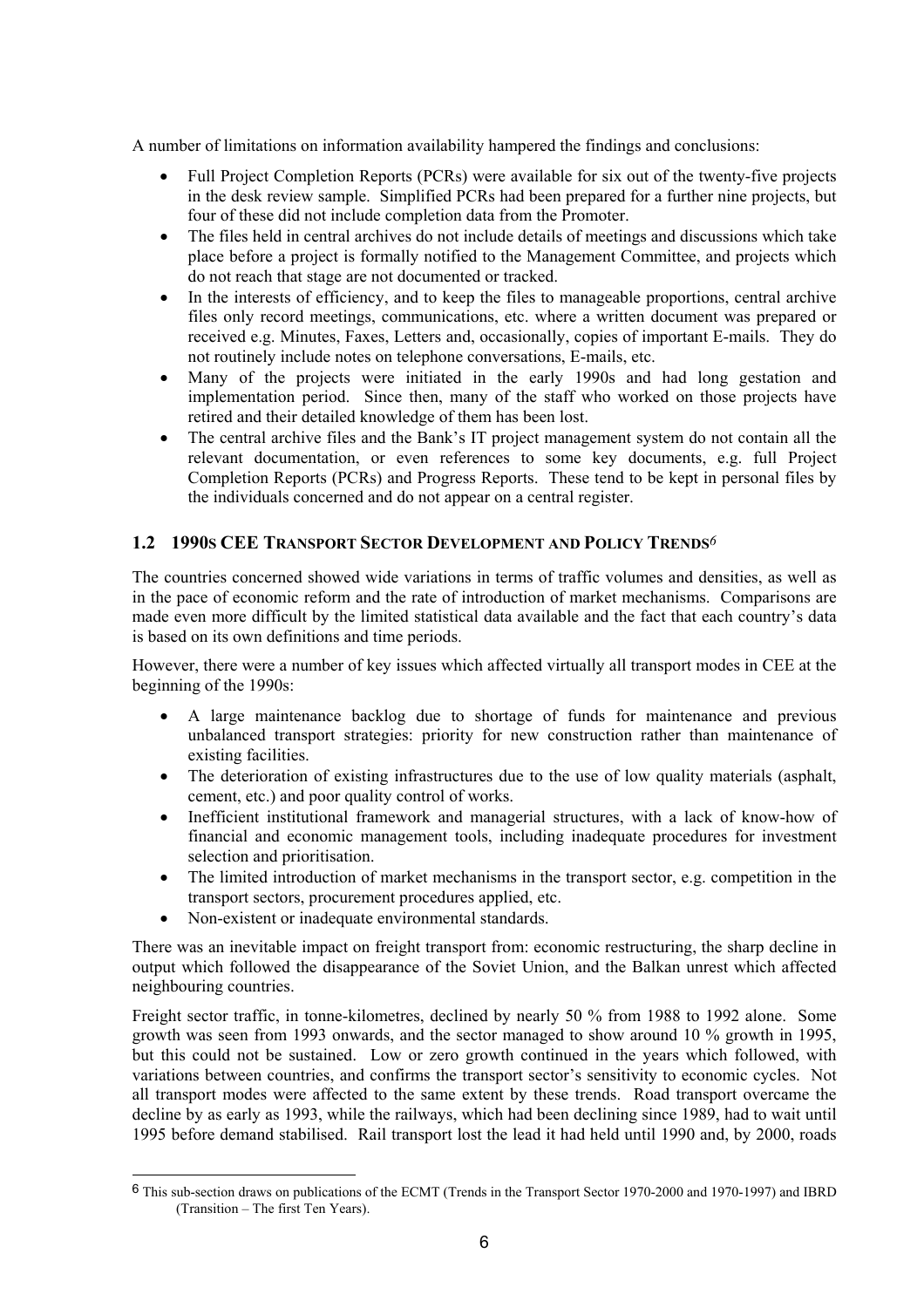<span id="page-9-0"></span>were transporting some 55 % of the total tonne-kilometres carried by road, rail and inland waterways. Inland waterway also saw its share decline, but not to the same extent as rail transport which has shrunk by almost half since 1990.

The lack of statistics makes it impossible to provide a comprehensive overview of passenger traffic in CEE countries: available data in most countries relate only to public transport. However, in 1997, railways carried just over 50% of the passengers carried in 1989, and the numbers continue to decline. A key factor is the increased competition from private cars. At over 200 cars per 1 000 inhabitants in several countries, much higher in major cities, car ownership has already reached 40% of the EU average.

## **2 EIB PORTFOLIO OF CEE TRANSPORT PROJECTS SINCE 1990**

An analysis of the EIB's portfolio in the CEE transport sector shows that lending (signed loans) to the road sector constitutes more than half (53%) of the Bank's financing, followed by rail at 21%. Lending to the urban transport sector stood at 15% at the end of 2001, compared with air transport at 10%. Ports play a minor role with only 1%. All of the port, air transport and rail investments were for rehabilitation and upgrading, as were the large majority of road projects. This order, i.e. Roads, Rail, Air, Ports, applies to six of the ten recipient countries.

The major recipient countries are the Czech Republic at 25% of transport lending, Poland with 24%, and Romania with 18%. Slovenia, Slovakia, Hungary and others received much less. This reflects their relative size, population and length of infrastructure. All countries, except Estonia, received funding for roads which, with the exception of Slovakia, has accounted for 40% to 60% of all transport sector funding in the country. All countries apart from Bulgaria received railway funding, although the proportion was more variable than road, ranging from 8% in Slovenia to almost 60% in Latvia. With the exception of Latvia and Slovenia, all countries have received funding for the air transport sector.

There was a general increase in average loan size up to the year 2000. The ten year average project cost was EUR 246 million, of which the mean EIB loan was EUR 104 million or 42% of project cost. Lending in 2001 was slightly lower than 2000, but higher than 1999. Growth therefore appears to be continuing, although more slowly than before.

# **3 PERFORMANCE OF THE PROJECTS EVALUATED IN-DEPTH**

#### **3.1 IMPLEMENTATION PERFORMANCE**

#### **3.1.1 Promoter**

When the projects were appraised, all the Promoters were public entities, e.g. national road administrations, although two projects were privatised shortly after completion. In both cases, the Bank provided funds to rehabilitate or modernise key revenue generating assets, without which the privatisations would either not have taken place, or would have generated much less revenue.

While the project implementation performance of the Promoters varied, all projects reached completion as defined by the Technical Description. However, in two cases, cost overruns meant that the scope of the Technical Description had to be reduced in comparison to the definition at appraisal. A special-case project is one involving the construction of a motorway along with new border crossing and customs facilities where the motorway and the border crossing were under the control of different responsible authorities. Despite a minimal increase in traffic volumes, the border crossing is failing to cope with freight traffic. There does not appear to be a problem with the physical infrastructure, but it is taking up to six hours on a normal day, and ten hours after a holiday weekend, for a truck to transit. This is against a target maximum of one hour. This would suggest that the problem is related to the management of the process by the responsible authority. However, there was no contractual condition requiring process change at the border, nor were performance targets set for the crossing. The effects of these delays are both direct: no savings from reduced transit times, and indirect: queues encourage trucks to take alternative, less suitable, routes into the country.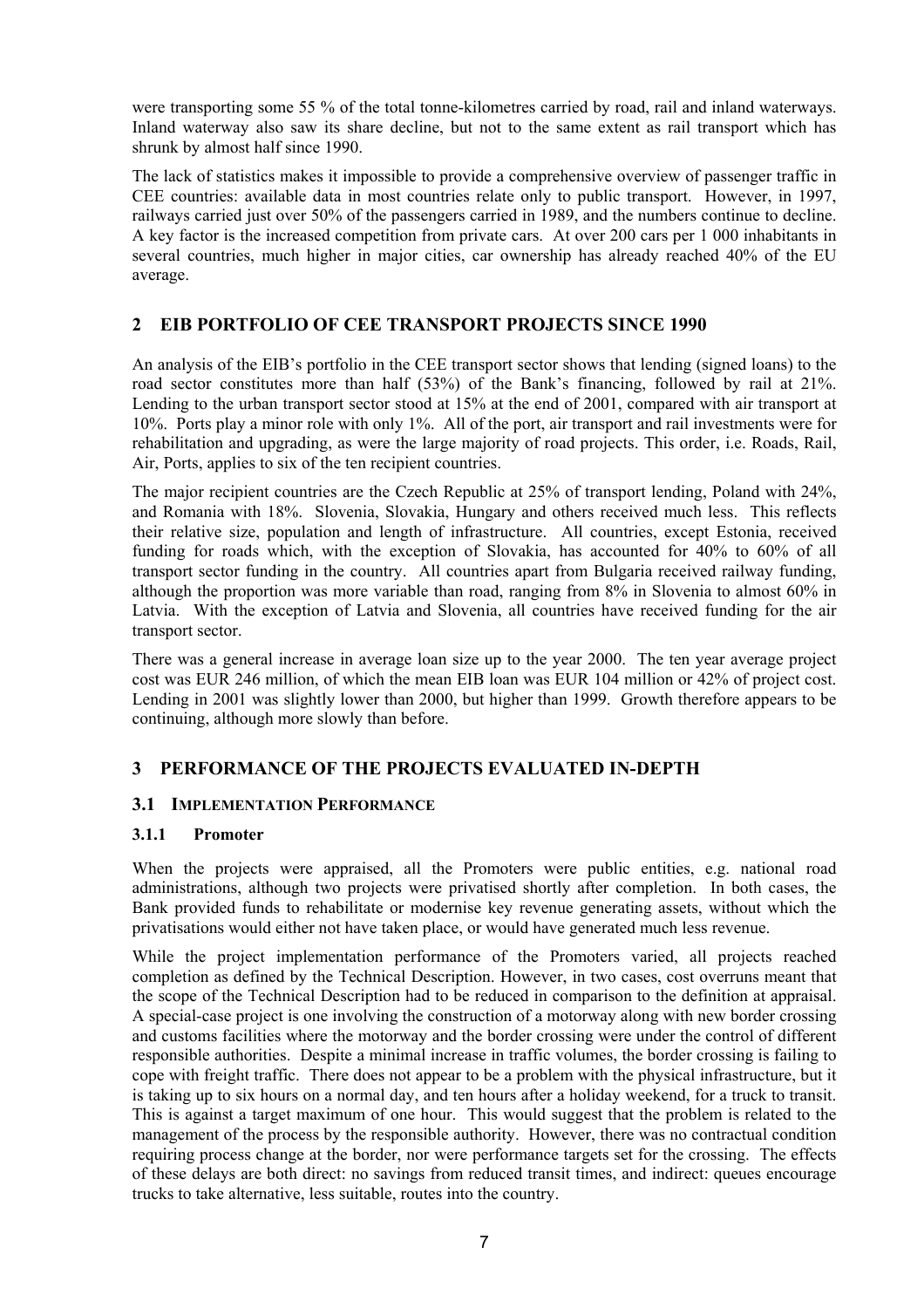<span id="page-10-0"></span>Most Promoters took particular care to apply EU compatible procurement rules. This was a contractual condition and the Bank helped Promoters to organise the process. During the in-depth analysis, only one inconsistent case was positively identified. A project which was originally intended as a Built Operate Transfer (BOT) scheme was re-tendered as a conventional construction contract; but only the BOT shortlisted contractors were invited to bid. This procedure was non-standard but accepted by EIB as there was transparent international competition, albeit on a restricted basis, and the final price proposals were reasonable.

## **3.1.2 Project Design**

Project designs were prepared by the Promoters, supported in some cases by international consultants, and then submitted to the Bank. These were submitted to the EIB which critically reviewed them and proposed modifications, recommendations and conditions before approving the final design. However, although there were cases where the Bank was involved in establishing the Terms of Reference for consultants to carry out feasibility studies, etc., the Bank's services were typically not involved until after the key project decisions had been taken. There was therefore little opportunity to discuss whether the proposed solution was the most appropriate to the economic needs of the country or region.

In three out the ten projects analysed, the Bank was able to make a significant contribution. Neither detailed designs nor accurate materials and labour cost breakdowns were available at appraisal, so potential project components were accepted post signature on a case-by case basis, after having been reviewed by the EIB. This flexible approach, which allowed a better prioritisation of the sections to be rehabilitated, and the monitoring of the project's progress, was a significant value added of the EIB's involvement. Conversely, the Motorway project referred to in 3.1.1. was virtually complete by the time it was appraised. This limited the Bank's ability to add technical value, although there had been some involvement in the development phase of the project.

On one of the road rehabilitation projects which were analysed in-depth, cost over-runs meant that the project specifications for some sub-sections had to be reduced. An examination of the files and discussions with Bank staff found no trace of these changes having been either notified to, or approved by, the EIB. The changes resulted in an inadequate design; reducing useful life, and increasing both pavement damage and maintenance costs. In contrast, the specifications of a railway project were also modified during implementation, following discussion and agreement with EIB staff. The result was higher safety standards and an increase in the length of the sections to be improved.

#### **3.1.3 Timing of Project Implementation**

Eight out of the ten in-depth projects were not completed within the original time schedule. This was almost exclusively due to delays in the start of physical construction, which were typically one year. This would not normally be acceptable, but allowance can be made for the operating environment and the inexperience of the Promoters. Delays were attributable to:

- Getting parliamentary ratification of state guarantees. This was time consuming and in at least one case delayed the project by a full year.
- Promoters' lack of experience in international tendering and signing and ratifying the legal documents required, despite assistance from the Bank.
- Unforeseen technical conditions, e.g. failure of road substructures and geological problems, requiring revised designs and technical specifications resulting in delays in contracts and implementation.
- Co-financing with other IFIs, producing delays due to doubling of documents, approvals etc. and particularly the different procurement procedures required by the various parties.

Only one project suffered a serious delay: three years. This was due to a specific problem involving a total change in the definition of the project and the end result was a project of much greater economic benefit than the original, with the Bank contributing to the successful outcome. Another exceptional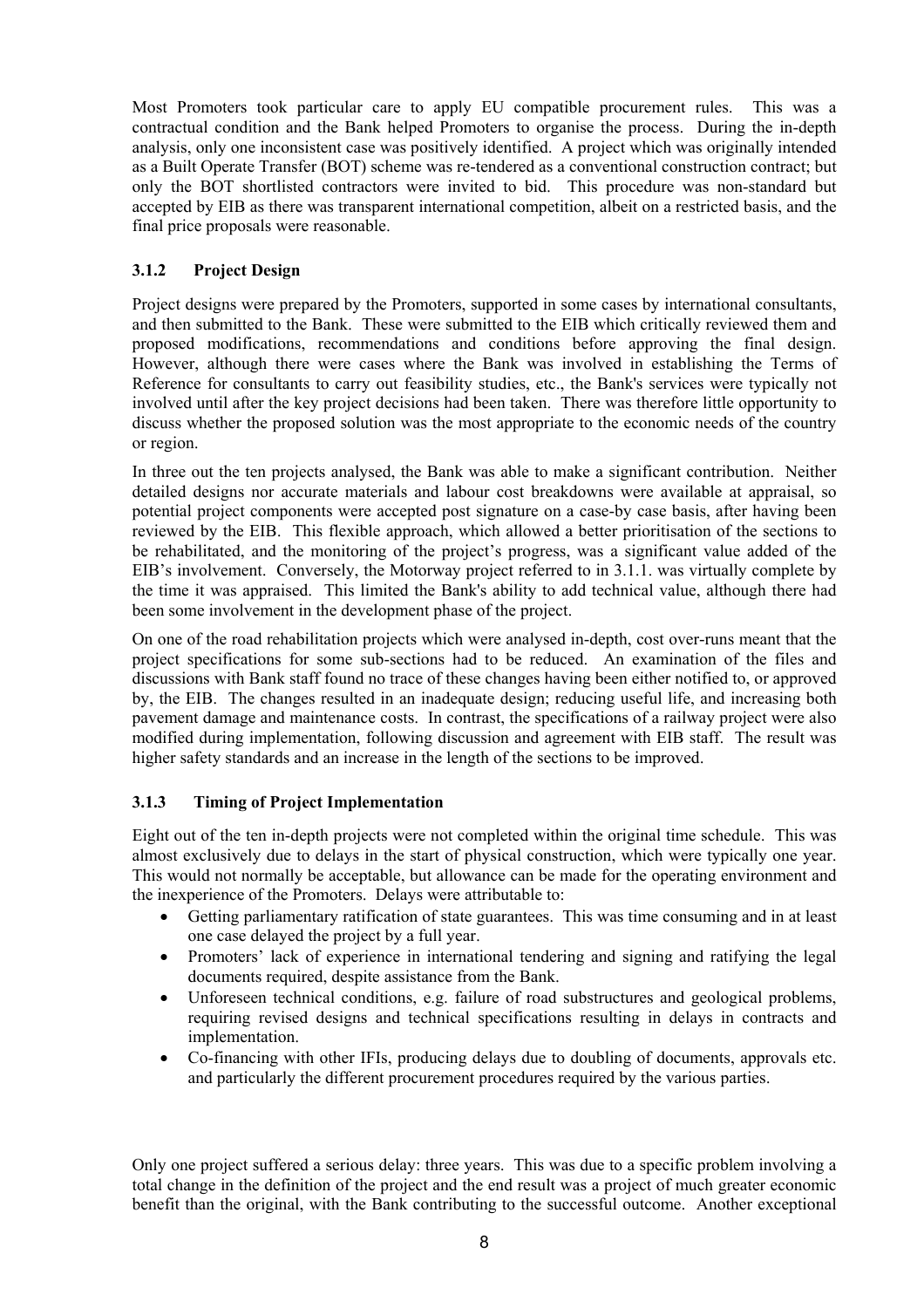<span id="page-11-0"></span>case was a project which started with a delay of two years, due to re-tendering required, but which finished on schedule.

## **3.1.4 Final Project Cost**

Project costs faced several typical CEE problems of the period:-

- High inflation.
- Project costings, particularly on materials, in transition between administered and marketbased prices.
- Increasing competition between international contractors and suppliers on domestic markets;
- Unstable exchange rates.
- Contingencies which did not cover technical risks and uncertainties, e.g. geological problems.

In spite of these difficulties, out-turn costs were acceptable for eight out of the ten projects analysed in-depth. Three of these were within the original budget, three had cost overruns of less than five percent and two had overruns of less than fifteen percent. However, there were significant cost overruns on the other two projects. In one case, there was an increase in project cost – plus a reduction in project scope. On completion, the unit cost, i.e. the cost per kilometre rehabilitated, showed an average overrun of 55%, reaching 70 % on some sections. The second case was a cofinanced project which showed a cost overrun of 20% overall, although the cost overrun on the sections under EIB control were very low. However, it is believed that the real figure should be taken as being rather higher, because the thickness of the overlay on some sub-sections was reduced with the objective of maintaining the agreed budget, apparently without the consent or knowledge of the Bank (See also 3.1.2). This cost cutting has had negative consequences for useful life and maintenance costs, and demonstrates that the Bank should closely monitor projects where cost savings are being made at the expense of technical specifications.

There were three projects where clear evidence was found that international tendering produced cost savings. These savings were used to increase the scope of two of the projects and to offset cost overruns on sections of the third. These cases demonstrate a real added value from the EIB's involvement. It is unlikely that the Promoter would have applied international tendering procedures without the EIB's intervention. In future, in the accession countries of CEE, Promoters will employ international tendering by virtue of having to apply EU procurement directives, rather than to meet EIB contract conditions. However, it is expected that the added value of the technical support from EIB staff will continue for the foreseeable future.

#### **3.1.5 Observations on implementation performance**

Project monitoring needs to be maintained and improved in terms of both efficiency of the process and activities during the implementation, completion and post-completion phases. An improved system would include:-

- For the implementation phase, a set of key project implementation indicators, to be agreed at appraisal, along the lines of current practice.
- For completion and post-completion phases, a performance-related and results-oriented monitoring system with simple performance indicators, agreed at appraisal, to provide clear benchmarks for project completion and operation.
- Implementation and Performance indicators to be prepared and presented by the Promoter in the form of a structured Project Fiche for ease of use.
- Loan contract to include a requirement for reporting of implementation and performance indicators during monitoring and at RFT/Scorecard stage.
- Objectives and performance indicators to be updated periodically to reflect developments in the project and its operating environment.
- System to be self-monitoring, i.e. prompts for data at key stages, automatic warnings, and include maintenance reporting where appropriate.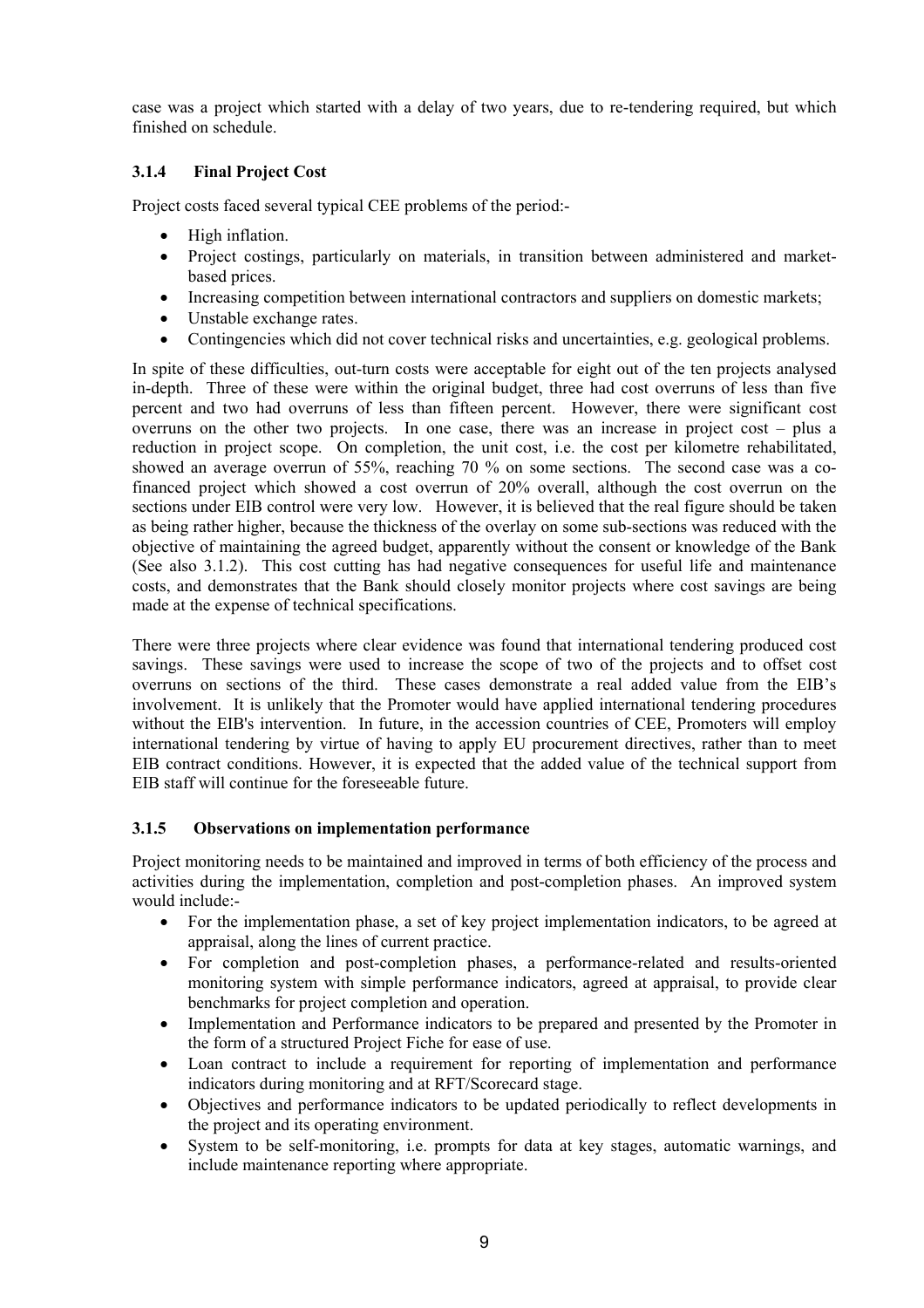<span id="page-12-0"></span>Similarly, where cost-risk management is practicable, e.g. in the consideration of technical contingencies (rather than price contingencies in unstable economic environments), it should include quantification and risk mitigation at pre-contract and contract stages, plus tools to allow a prompt response to risks occurring during implementation. As part of the mitigation procedure, cost risks should be reduced to acceptable proportions before signing the Finance Contract. Provisions for contingencies must be consistent with the level of confidence and the cost risks identified and their bases should be clearly stated.

#### **3.2 OPERATIONAL PERFORMANCE (EFFICIENCY)**

Project objectives, i.e. desired project outputs and outcomes, and measures of the achievement of these objectives, were inadequately presented for all projects and stressed technical rather than economic measures, e.g. kilometres of road rehabilitated rather than time saved through improved travel conditions. These objectives should flow from the project justification, but were generally not defined in detail, particularly for road and rail projects. For eight of the in-depth projects, the objectives were defined purely in terms of the technical description i.e. physical assets to be constructed or rehabilitated, and then only in the form of standard indicators such as length of road or railway. By defining project objectives in terms of "bricks and mortar" rather than economic benefit, the EIB risks failing to identify and quantify the real benefits which its projects generate in terms of impact and added value; a potential weakness. In one case, failure to carry out the project would have resulted in an airport having its international operating license revoked. The project was wholly successful in keeping the airport open, but the project's objective was defined in terms of square metres of concrete and there was no requirement for the license situation to be notified to the EIB. In this case, the positive impact of the project went far beyond the simple laying of a concrete slab. There is a clear need for the Bank to develop results-oriented objectives and performance-related indicators to allow it to measure project success, rather than project completion.

A strength of the EIB's ex-ante analysis is that EIRRs were calculated for all projects, with the results showing a positive outcome and a rational use of resources. Conversely there appears to be a weakness in project completion reporting because only four ex-post EIRR estimates were available out of the twenty-five projects in the desk review. In the absence of better information, the economic performance could only be judged indirectly, using the main determinants of the EIRR, e.g. final costs and traffic demand. For four of the ten projects analysed in-depth, the results were classed as Poor, with another project classed as Unsatisfactory. These were projects which were suffering from the combined effect of overestimated traffic development and underestimated costs. The result is a fall in EIRR, with some of the EIRRs likely to have become marginal or even negative, certainly for some elements of the project.

The following graph shows that the Bank's projections for growth in demand were within 50 % of the actual figure for three (B, D and I) out of the nine projects for which meaningful data was available. Two of these were road projects while the third was an airport. In cases B and I, demand is overstated - but both of these projects also suffer from a very low capacity utilisation: in one case as low as 15%. In projects, E, G and J, the Bank's growth projections were less than 50 % of the actual. Two projects, A and C, both of which were for roads, achieved less than 50% of the forecast growth rate. The sample size is very small, but the graph would suggest that the Bank under-estimates demand on as many projects as it over-estimates.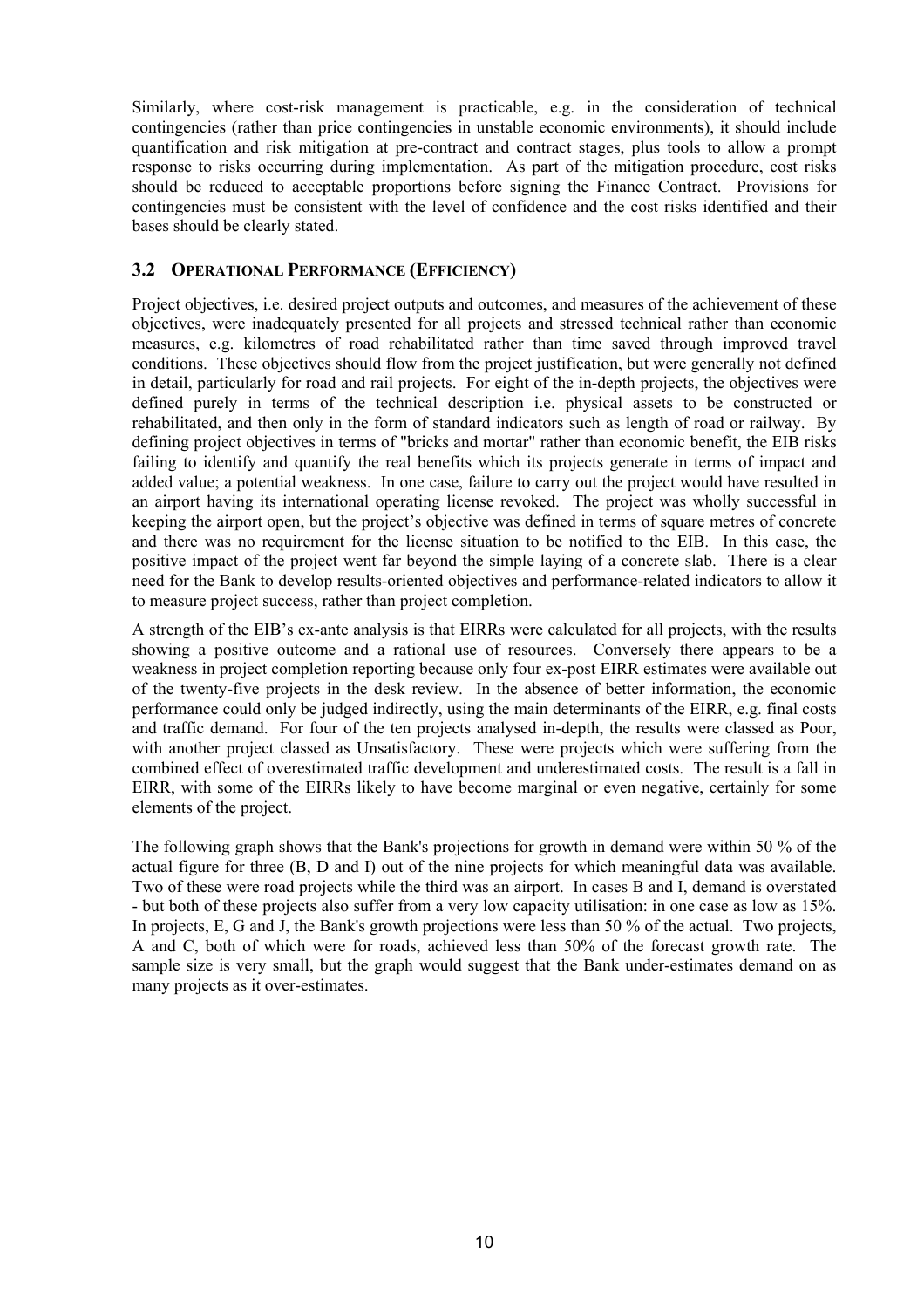#### **Projected and Actual Demand Growth Rates**





Of the three projects where the demand was under-estimated, one benefited from an unforeseeable market change. This project, and one of the others, was also appraised after the worst effects of the economic problems of the early 1990s were over. This may have led to unnecessary pessimism at a time when, in fact, the economic conditions in those particular countries were improving. The traffic data available for the third project was limited to bypasses and may or may not be representative of the project as a whole.

Reasons for overestimating demand include: the unforeseen length and depth of the "transition slump" in the first half of the 1990's, the negative impact of the wars in former Yugoslavia (Kosovo, Bosnia and Herzegovina), and underestimation of structural change in the transport sector - to the railways' detriment. These would apply to most of the CEE, while other reasons are project and/or countryspecific e.g. the serious macro-economic crises in Bulgaria and Romania since the mid 1990s with the subsequent slow-down of structural reform in those countries. The economic difficulties and the Balkan wars could not realistically have been predicted and quantified at appraisal, and it is particularly important to bear in mind that the difficulties of demand forecasting were not unique to the EIB. All IFIs working in the region at this time experienced the same problems. However, it could be argued that working in a new and uncertain environment might have suggested a more cautious approach, involving more flexible designs, more risk analysis and the flexibility to adapt projects to changing circumstances. Where the projects are over dimensioned, the excess capacity still has to be maintained. This represents an additional burden for the maintenance budgets, and thus the sustainability of these projects. The costs of creating the excess capacity is also a financial burden on the state from a loan which is bigger than it need have been. Tools to maximise project efficiency and effectiveness should therefore be used routinely in project appraisals to develop both the design and the timing of projects.

Out of three projects with significantly overstated demand, two were among the very first projects appraised in the region and the country. However, two of the three projects with accurate projections were appraised at the same time. Two projects with a high level of over-capacity could both have had a phased implementation of capacity but in one case the Bank was involved too late to influence the project and in the other there was resistance from both the Promoter and the co-financing IFI.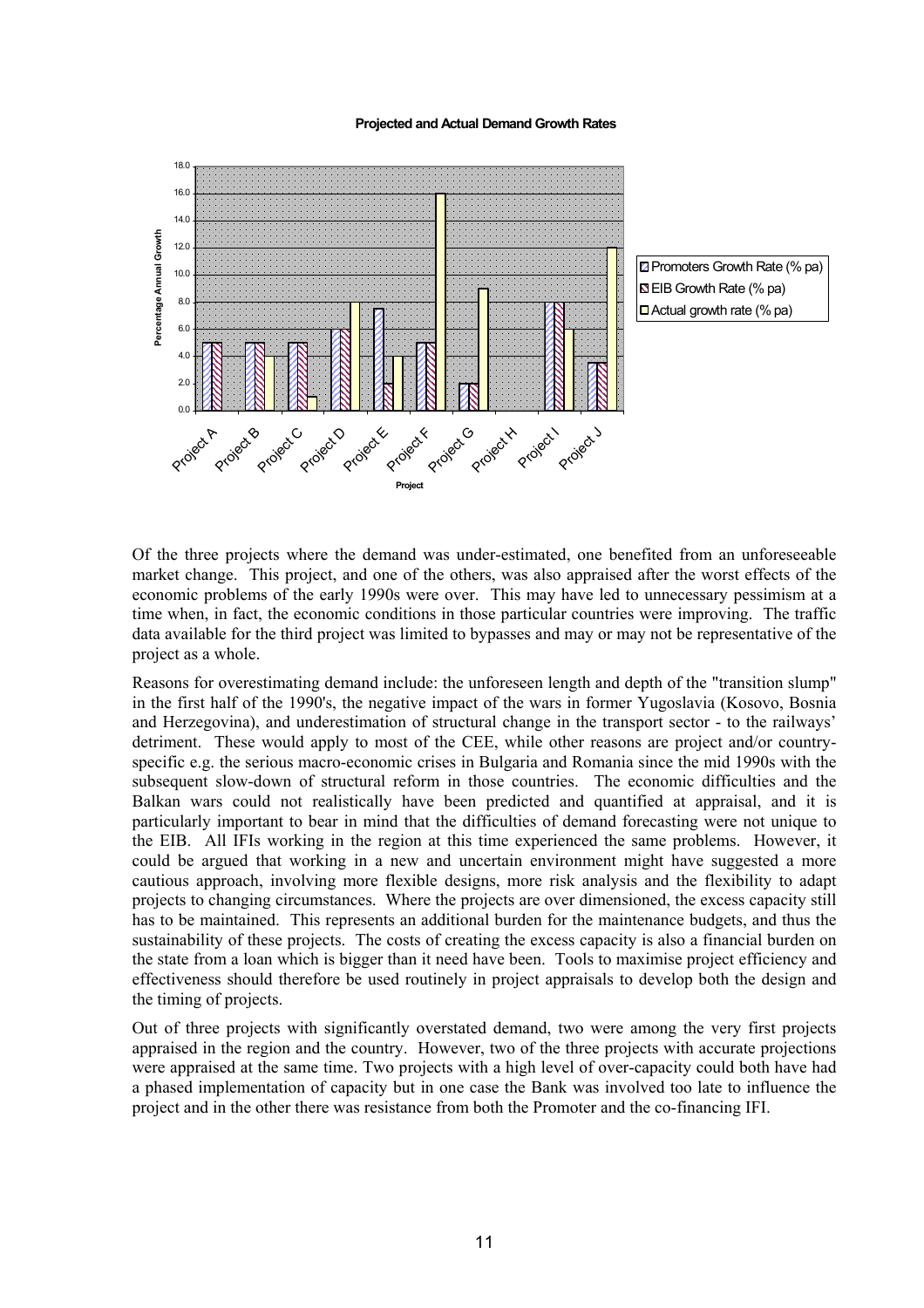## <span id="page-14-0"></span>**3.3 PROJECT SUSTAINABILITY**

There is no serious doubt about the sustainability of any of the ten projects analysed in-depth in the sense of the Promoters' technical and managerial capacity to adequately maintain the assets. Similarly, apart from the road rehabilitation project mentioned in 3.1.4, the technical implementation of the project was sound and the assets are in good condition.

The principal concern is the financial sustainability of the projects. Of the ten, three are dependent on their own revenue streams for their financial sustainability, including coverage of maintenance costs. The first of these is a fully privatised company with no recourse to government assistance. This project is profitable, but it is very exposed to a single client which could, in the longer term, use other routes or a pipeline, to transport its products. The sustainability of the other two projects is less certain. In the second case the project is showing a theoretical profit - but has a major debtor with a liquidity problem. The third project is grossly under-utilised. Revenues are substantially lower than projected but the project still has to carry the full maintenance costs and most of the operating costs. In a fourth project, part of the project was divested into two, new private companies after completion. These are now in financial difficulties due to competitive pressures. It is possible that only one of the two companies will be sustainable in the longer term. The remaining part of the project is now within a wholly owned, but operationally independent, subsidiary of the state rail authority. This company

For the remaining projects, all of which are roads, sustainability is threatened by:-

appears to be performing well and to be fully sustainable.

- The partial or complete abolition of the road fund in two of the countries; maintenance budgets are under the control of the relevant Ministry.
- The decline, in real terms, of the available resources for maintenance funds.

The importance of the quality of construction for the sustainability of projects is seen in two extreme examples. In one case the maintenance costs for, say, the next ten years will probably be confined the cost of routine maintenance. In a second case, costly repairs had to be undertaken soon after start of the operation to remedy design and construction faults. To strengthen sustainability of projects, it is necessary to ensure that there are adequate provisions for maintenance. The Finance Contract should therefore make specific provision for an adequate maintenance policy with adequate funding, rather than the vague undertaking included in current contracts. This provision should be monitored and enforced.

#### **3.4 ENVIRONMENTAL IMPACT**

The assessment of the environmental impact of the ten projects reviewed is influenced by the fact that eight of them were for the rehabilitation, upgrading or modernisation of existing transport facilities. A formal environmental impact assessment (EIA) was not required in any of the countries concerned, either based on the relevant national environmental legislation, or on the EU Directives valid at the time of project appraisal and implementation.

The Bank's preference for rehabilitation rather than new build projects, for economic reasons, has had a positive side effect on environmental issues. This type of project has minimal negative environmental impact as no, or no significant, additional natural resources, e.g. land, are employed. At the same time, the positive impacts can be significant:-

- The reduction of energy consumption of vehicles on road and railway projects.
- Lower noise emissions at airports as they become suitable for less noisy modern aircraft, and lower noise levels from rehabilitated roads, particularly in towns and villages.
- A reduction in accident rates on rehabilitated roads despite increase in speeds.
- The removal of toxic effluents.
- The reduction of vehicle emissions in urban thoroughfares due to the construction of road bypasses. The positive impacts of these bypasses are considered to exceed the negative impact significantly.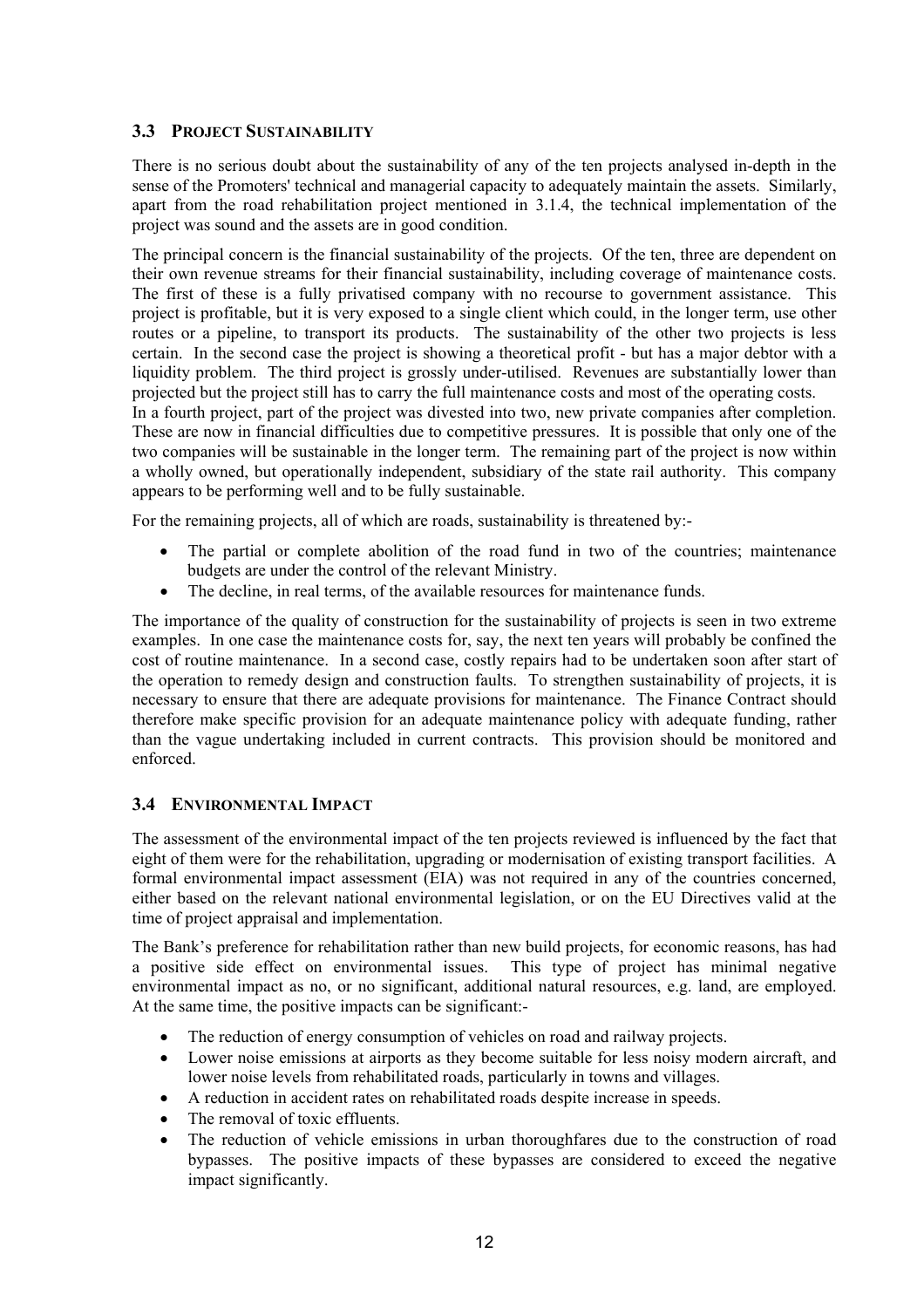<span id="page-15-0"></span>EIAs were carried out for a project to construct a new motorway and for three new bypasses which were parts of two separate projects. For two of these projects, the EIB recommended specific or additional mitigation measures to reduce negative environmental impacts i.e. noise protection walls, game crossings, modified design of a bridge. All recommended mitigation measures were executed. The presence of the EIB and its contract conditionalities therefore added value by contributing to a reduction of environmental impacts.

In two cases, the projects have continued to improve their environmental performance:-

- At an airport, a noise monitoring project is to be undertaken which will identify decibel noise contours for all areas surrounding the airport. This follows concerns expressed by the EIB at the original appraisal.
- In a rail project, 70 reconditioned locomotives are to be introduced which will reduce energy consumption, noise emissions and oil leakage on tracks. Although not part of the original project, the Promoter's awareness of environmental issues was increased by the Bank's involvement in the original project.

#### **3.5 INSTITUTIONAL DEVELOPMENT IMPACT**

Direct institutional reform was not a contractual condition in any of the projects reviewed. It was, on the other hand, one of the main activities of IBRD, EBRD and other IFIs in the countries concerned and the process was already ongoing when EIB entered the projects. However, although the EIB did not initiate reform itself, it often catalysed or indirectly supported established reform and strengthening initiatives. Although it created administrative problems at times in most of the organisations interviewed, the rigour of international procurement did infuse discipline in their management and organisation structures which went beyond the procurement department. The strongest indirect support for institutional change can be seen in one of the railways projects which was completely and successfully privatised in 2001, some two years after the completion of the EIB financed project. Without the Bank financed track rehabilitation, the infrastructure would probably have deteriorated to such an extent that no private, commercial bidder would have been prepared to bid for the assets. Similarly, in the other rail project, parts of the institutional set-up were privatised shortly after completion of the EIB funded investments. Although privatisation was not an objective of either of these projects, the projects did contribute to broader development of the organisation which, along with the assets funded, contributed to the creation of a viable commercial entity.

It was a specific EIB contract condition for nine out of the ten in-depth projects that technical assistance, or project implementation units (PIUs), should be set up. Generally, the PIUs had a positive institutional development impact, introducing efficient project management techniques and assisting the Promoters in the application of procurement procedures in line with EU standards. Although it was a contract condition, the support was very much appreciated by all Promoters. This was another clear strength of EIB involvement. On the other hand, these PIUs are still a contract condition for repeat road sector operations in four countries. This could be interpreted positively as the efficient outsourcing of specific skills. However, the alternative interpretation is that the relevant Roads Administrations have failed to develop some basic core competences. This failure of Institutional Development may have been due to Promoters failing to take advantage of the assistance offered, or to newly skilled staff leaving for higher paid posts in the private sector. However, as the transfer of know-how was not normally explicitly included in the consultants' Terms of Reference, there was no incentive for this type of development to take place. Although the institutional framework of projects is a key determinant of the sustainability of the projects, it does not form part of project completion reporting of the Bank.

The Bank should be analysing, at the project completion stage, whether institutional development objectives are being achieved and, if the EIB is financing the Technical Assistance, achievement of Institutional Development should be a contractual condition.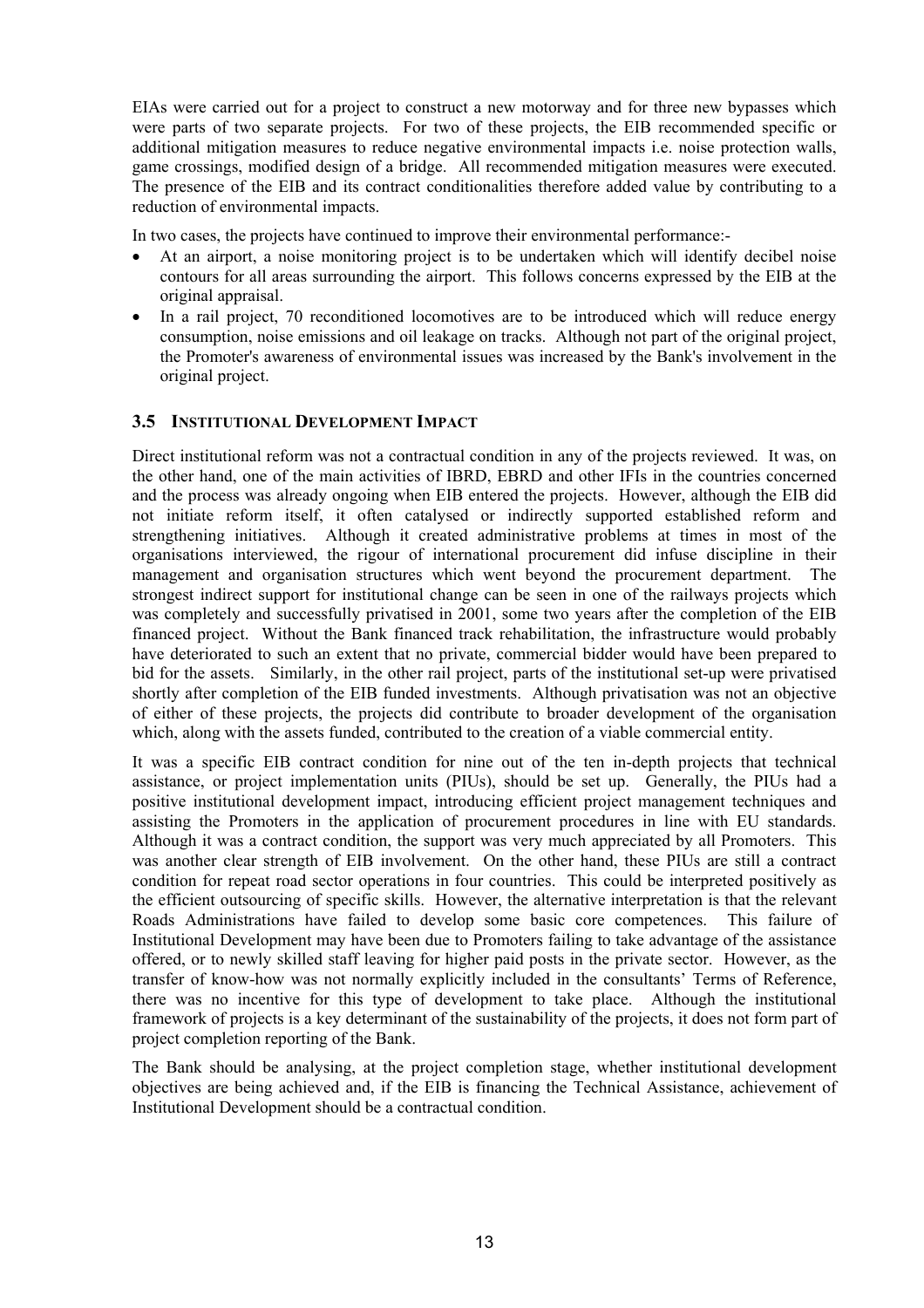## <span id="page-16-0"></span>**4 RELEVANCE OF THE EVALUATED PROJECTS**

#### **4.1 BACKGROUND OF EVALUATION**

The role of the bank is to finance good projects which meet the policy goals of the European Union. Relevance should therefore be a key test for project identification and selection. The criterion could be tested for all twenty-five projects against EU policy objectives and priorities, EIB policies and statutory requirements, and the national transport policy objectives of the beneficiary countries. The relevance evaluation refers to contemporaneous circumstances, i.e. the policies which applied at appraisal and approval. Any change introduced in the project since loan approval should be taken into account separately.

An example of the importance of timeframe is shown by a project where the relevance rating is entirely dependent on the year. Originally, the key justification for the project was the need to maintain the country's energy supply and the project successfully achieved this objective during initial operations. It would therefore have scored highly on relevance during the evaluation. However, following the privatisation of the Promoter, another investment, by a different Promoter, made the project redundant – at least for the domestic energy sector. So, at the time of the evaluation, the project no longer met its original policy objective and was very weak when measured against the EU's priorities. Post- privatisation, the company has been developing satisfactorily due to increasing revenues from transport and handling charges paid by Russian exporters. This would suggest a sound EIRR, which is a typical policy objective. However, exporting Russian oil was not the original objective and the projected transport policy benefits have not been realised. This project therefore currently offers a sound economic profitability but low relevance. Notwithstanding the current situation, the project's performance has been rated Good because it was achieving its original policy objectives up until the point at which exogenous factors robbed it of its original relevance.

General EU policy objectives can be summarised as the promotion of economic cooperation and integration of CEE countries with the EU, assistance in the preparation for EU membership, and the adoption of the 'acquis communautaire'. Specific EU objectives for the transport sector cover the key areas of transport strategies, policies and development, and encompass more than a dozen detailed transport-specific objectives. The Bank's policy objectives include the rational use of funds, investing in projects which are in the interest of the EU and the backing up of EU's policies. In terms of relative importance, EU policies take precedence over those of the Bank. Finally, the national policies of each beneficiary country are required to be in line with pre-accession objectives and the most frequent common objectives were:

- To promote integration into the EU:
- To promote balanced regional development in the country;
- To promote balanced development of the transport modes;
- The development of effective and market-oriented transport regulations:
- To ensure safety of transport systems:
- Protection of the environment, and:
- The compliance and harmonisation of national regulations and procedures with relevant EU regulations.

#### **4.2 CONTRIBUTION OF EVALUATED PROJECTS TO EU, EIB AND NATIONAL OBJECTIVES**

#### **4.2.1 EU Objectives**

Most of the projects complied well with the EU objectives. However, the assessment was seriously hampered by the fact that wider policy objectives were only identified in broad terms at appraisal, although they were understood. Without explicit identification of the policy objectives, there is a risk that the Bank may not focus on the most relevant projects. Similarly, it was noticeable that the project rationale in relation to contribution to specific policy objectives was often not clearly defined or expressed, e.g. the rationale for upgrading roads was "being owned by the state", or that they were in "poor condition", etc. This led to project objectives which were generally defined only in engineering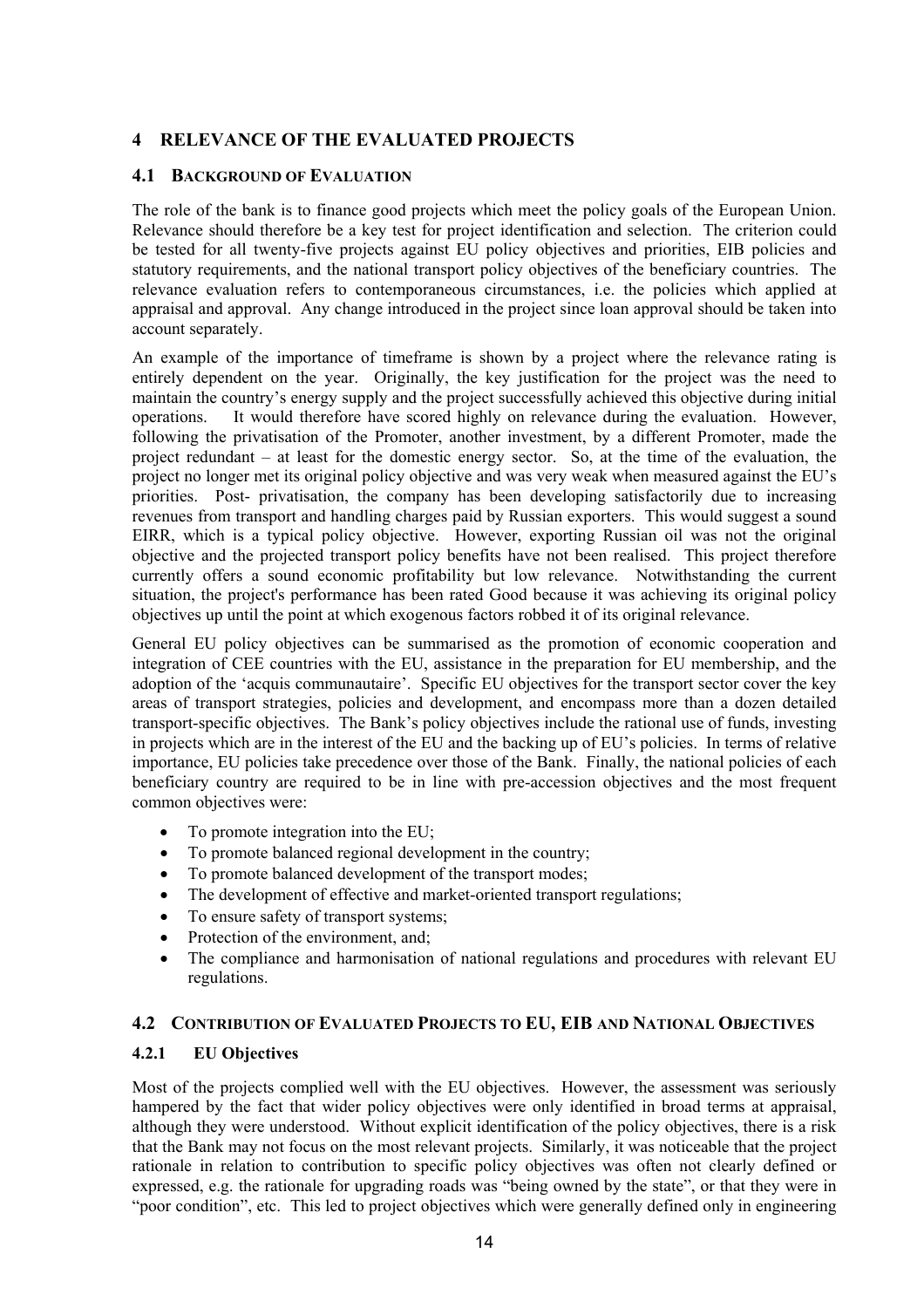<span id="page-17-0"></span>terms. Objectives like improving transit times, enhancing demand, reducing accidents, etc. were often not mentioned in the project rationale, but had been analysed and measured in the economic analysis. A key issue, therefore, is "selection". It should be noted at this point that the Corporate Operational Plan (COP) was introduced in 1999, at the very end of the period in question. It is expected that the targets included in the COP will tend to improve the overall relevance of Bank projects.

Port projects appear to comply more closely with relevance criteria than air projects. The two port projects in the sample are on the TEN and have good levels of demand, while three out of six air projects were ATC/ATS (air traffic control and services), where conformity to Eurocontrol Standards was the principal consideration, rather than EU policy *per se*.

## **4.2.2 EIB Objectives**

Apart from project-specific problems noted in previous chapters, projects were in compliance with the Bank's policies and objectives. The worst performers were two railway projects from the desk study, where project viability and the rational use of funds cannot be shown.

#### **4.2.3 National Policy Objectives**

All of the individual projects evaluated complied with national policy objectives, which were consistent over time. Project Promoters were all either directly or indirectly controlled by central government and could only undertake projects which were in line with National policies and priorities. All of these National policies fell under the broad umbrella of the EU's policies. There was no conflict between the two sets of policies, although some were better aligned to the EU than others.

# **5 OVERALL PROJECT PERFORMANCE RATING**

By overall results:

| <b>Sector</b>         | Road   | Rail | <b>Airport</b> |
|-----------------------|--------|------|----------------|
| Good                  |        |      |                |
| <b>Satisfactory</b>   | 2      |      |                |
| <b>Unsatisfactory</b> | っ<br>∠ | -    |                |
| Poor                  |        | -    |                |

By evaluation criterion:

|                                                            | Good | Satis.         | Unsatis. | Poor           | <b>Comments</b>                                                                                                                                         |
|------------------------------------------------------------|------|----------------|----------|----------------|---------------------------------------------------------------------------------------------------------------------------------------------------------|
| Relevance                                                  | 8    | $\overline{2}$ |          |                | Sound overall performance                                                                                                                               |
| <b>Efficacy</b>                                            | ↑    | 6              | ↑        |                | Unsatisfactory projects had large cost over-runs<br>and were not fully implemented                                                                      |
| <b>Efficiency</b>                                          |      |                |          | $\overline{4}$ | Under-performing projects had two<br>main<br>problems: insufficient demand, and cost over-<br>runs, leading to reduced economic benefit.                |
| <b>Sustainability</b>                                      |      | 5              | 3        |                | General problem with maintenance budgets and<br>the Poor project is already showing signs of<br>failure.                                                |
| <b>Institutional</b><br><b>Development</b><br>Impact (IDI) | 3    | 4              | 2        |                | A positive result overall, but the<br>Bank<br>continues to require Technical Assistance for<br>repeat operations with many<br>these<br>of<br>Promoters. |

See also Appendix II for a complete breakdown of results by individual project. The common characteristics of the seven projects with an overall rating of "Good" and "Satisfactory" are that they are predominantly rehabilitation projects and generally small or medium-sized. However, this should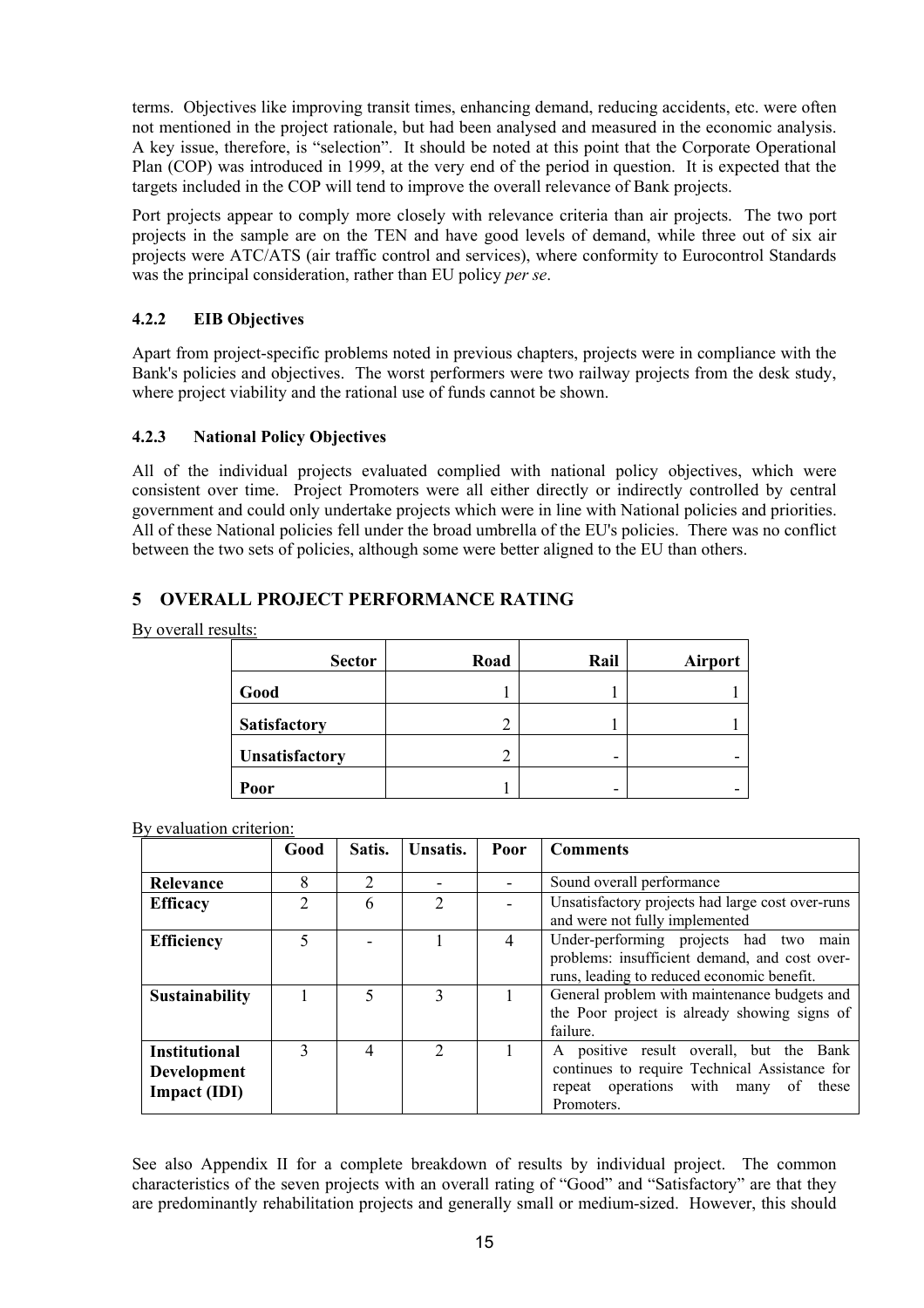<span id="page-18-0"></span>not be taken to imply that large and/or new-build projects should be avoided. It was a question of matching the project scope to the existing institutional capabilities, and the suitability of the project type for the transition period; rehabilitation projects are less sensitive to fluctuating traffic demand than new construction projects.

It should be noted that the "Satisfactory" rating is the result of taking all five criteria into account. In practice, two of the projects were significantly over-dimensioned. For the three "Unsatisfactory" or "Poor" projects, one was substantially over dimensioned, two had substantial cost over-runs, and on of those the inadequate design is leading to high maintenance costs when financial resources are very scarce.

# **6. EIB CONTRIBUTION TO THE EVALUATED PROJECTS**

The Bank should, in theory, add value at all stages of the project cycle. However, it does not initiate projects and is usually not directly involved in policy formation or programming. The sample projects had already been identified by Promoters and/or had been developed by other IFIs and were often at the detail design or execution stages. So, at this stage, the Bank appeared to be accepting or rejecting projects presented for funding, rather than working with a Promoter in the early stages to develop a project which would make an optimal contribution to the policy objectives. This has the effect of limiting the Bank's value added to the appraisal and implementation stages.

In the appraisal phase, value can be added via co-operation with the promoter and potential cofinancing IFIs and this was evident in the projects analysed in depth. However, once the "Permission to Appraise" has been given by the Comité de Direction (CD), there appears to be a certain pressure to complete the due-diligence procedures as quickly as possible. This will restrict the Bank's value added. While the design of the projects submitted by the promoters was usually critically reviewed, the modifications of the design requested by the Bank were mostly marginal, even where more important changes would have been justified if the intervention had been at an earlier stage. There appeared to have been a general agreement on design issues with the co-financing organisations. In a few cases the Bank recommended some modifications to the project implementation schedule e.g. postponement of parts of the projects, but these were often not significant.

A high value added element was the dissemination of EU procurement procedures, with which Promoters were having to become familiar in the 1990s. The Bank's guidance, plus its flexibility and pragmatic approach in approving and negotiating the projects, was very much appreciated by Promoters. Unprompted, they frequently mentioned that the Bank's performance in this area was in strong contrast to other IFIs which were felt to be dogmatic and inflexible. Related to this, is the coordination with other IFIs involved in co-financing. This often proved to be very time-consuming due to a lack of co-ordination of donor practices and led to significant delays in implementation in some cases. The results show that the Bank's approach was consistent across sectors and countries.

From the above, and sections 3.1.2, 4.2, the adoption of a more active business strategy is recommended, leading to optimal Bank performance in project cycle and portfolio management. This should be based on an active sector policy paper programme.

# **6.1 PROJECT IDENTIFICATION AND SELECTION**

The lack of clearly stated policy objectives and target economic benefits can be seen from the First Reaction documents which did not address these issues, despite being the starting point for the appraisal process. This suggests that no, or no well-structured, relevance assessments were being carried out. However, it should be noted that the Bank's preference for rehabilitation projects at the project selection stage not only concerns environmental issues, as discussed in 3.4., it also influenced project selection decisions. By opting for rehabilitation projects, the Bank was not only selecting projects which had a higher EIRR, implying a better use of the Bank's financial resources, but also those projects where demand projections could be based on existing, historical data.

#### **6.2 PROJECT APPRAISAL**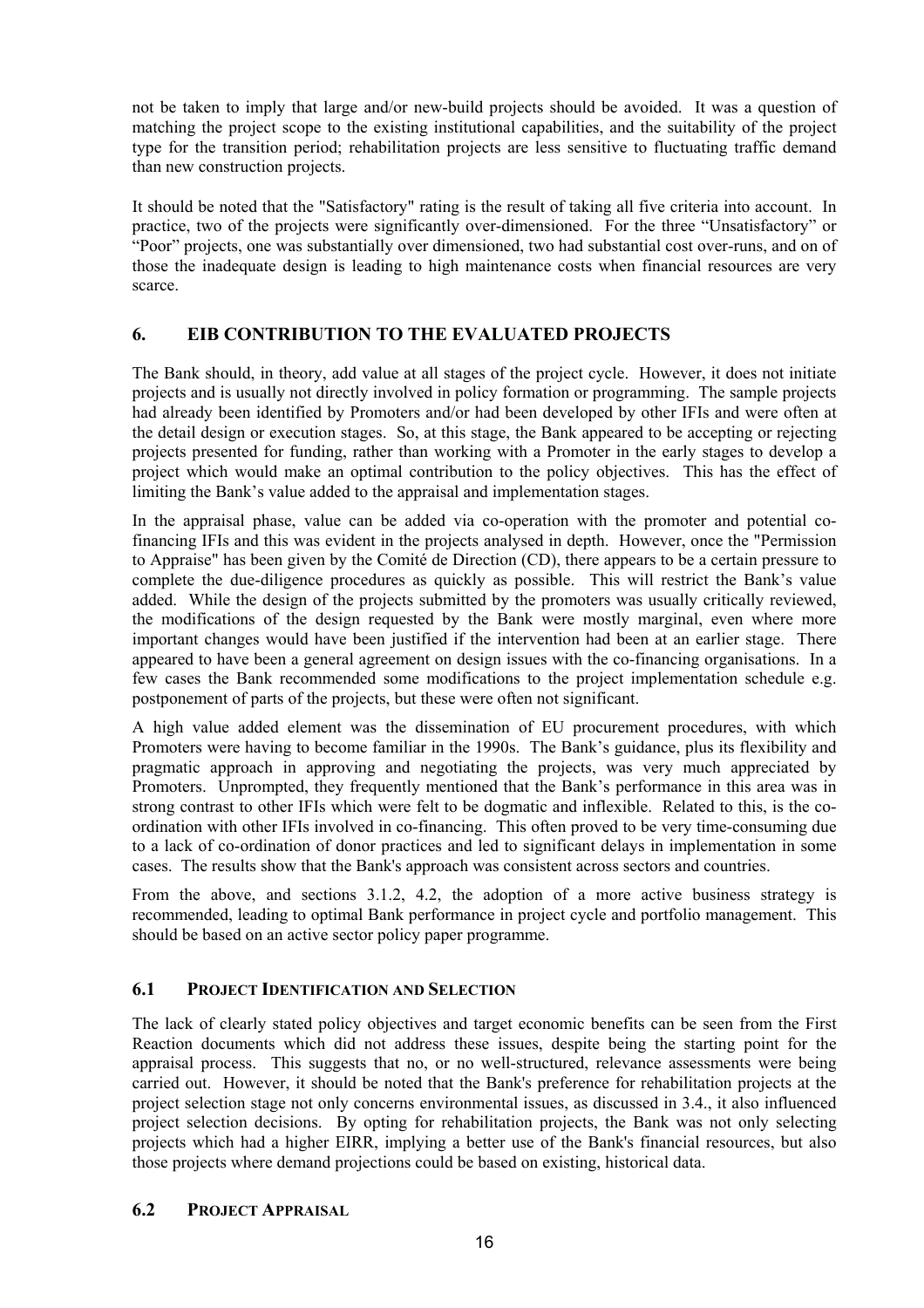<span id="page-19-0"></span>Project appraisal was usually well structured, systematic and results-driven. Its positive characteristics were that it was demonstrably state-of-the-practice, of high quality, and fully in line with IFI norms. However, there were some areas where strengths were less obvious than others. Firstly, there were few attempts to maximise project effectiveness or efficiency: no economic evaluation of alternative implementation strategies. This approach carries the risk of building up overcapacities in the short to medium term and of sub-optimal use of funds. The maintenance budgets to ensure sustainability, implicitly assumed to be present in the analysis, in many cases are not available due to lack of funds.

Where major issues were raised at the early stages of the appraisal: problems, risks, recommendations etc., it was not always clear if they had been carried through in the appraisal stage to the final reporting. Where they did reach the contract, enforcement was not usually a problem. Conditions were typically in the form of "conditions precedent" i.e. satisfaction was required before funds were disbursed.

It was noted that while risks were identified, they were not quantified – although it is accepted that there are cases where risk cannot be quantified with any degree of accuracy. Developing this, there was often no clear distinction between the different types of risks, e.g. for economic performance and sustainability risks there was no quantification, and they were not always carried through to adequate mitigation measures. An example of this is project cost. There are few comments on the quality and origin of the cost data, e.g. industry norms, Promoter's experience, budget quotations, tendered bids. The risk of cost overruns cannot therefore be analysed and suitable allowances made. Similarly, the project cost analysis frequently failed to state the assumptions made in arriving at the final figure, particularly in the areas of technical contingency, financial contingency and interest during construction.

#### **6.3 PROJECT IMPLEMENTATION AND MONITORING**

Procedures and forms are in place for the systematic and transparent monitoring of projects, defined as being up until project completion i.e. the end of works. However, while monitoring forms had been initiated for eighteen out of the twenty-five projects, some of them only had one entry, while half appeared to have been used as a monthly aide-memoire or document registration system, rather than as a monitoring mechanism *per se*. Considerable doubts remain as to whether the quality of the monitoring is high enough. Where there was a Project Implementation Unit (PIU), then there were normally periodic reports – although there is no track of these in the Bank's archives. Where PJ engineers were monitoring projects, they normally had these reports in their personal project files but it is not clear whether these reports were acted upon. There appears to be a significant gap between what the Bank does and what it records. It is known that the Loan officers were in regular contact with Promoters during implementation, often accompanied by PJ staff, and the high level of project effectiveness - completion on time and on specification - must be attributable, at least in part, to this monitoring by Bank staff and the PIU. However, it is difficult to track physical progress during implementation. Similarly, it was difficult to trace reporting on: physical achievements compared to plan targets (km built/rehabilitated etc.), expenditure to date against budget, implementation schedule (real versus planned), or of achievement of basic objectives. There seems to be a focus on controlling procurement compliance rather than ensuring the successful implementation of the project. The Bank's disbursement procedures are such that evidence of expenditure and progress of past disbursed amounts must be supplied before the next disbursement is approved. However, this is an implicit rather than explicit project implementation monitoring process*.* 

An essential base for systematic monitoring of projects is the Finance Contract. However, it is rare for these to contain physical implementation conditions, in terms of progress. There is a risk, therefore, that the total loan can be disbursed without the full physical objectives defined in the Loan Contract being achieved.

The risks identified in the initial stages of PCM were seldom reviewed with the promoter during the implementation of the projects. Risk management in this critical phase of a project, such as costs risks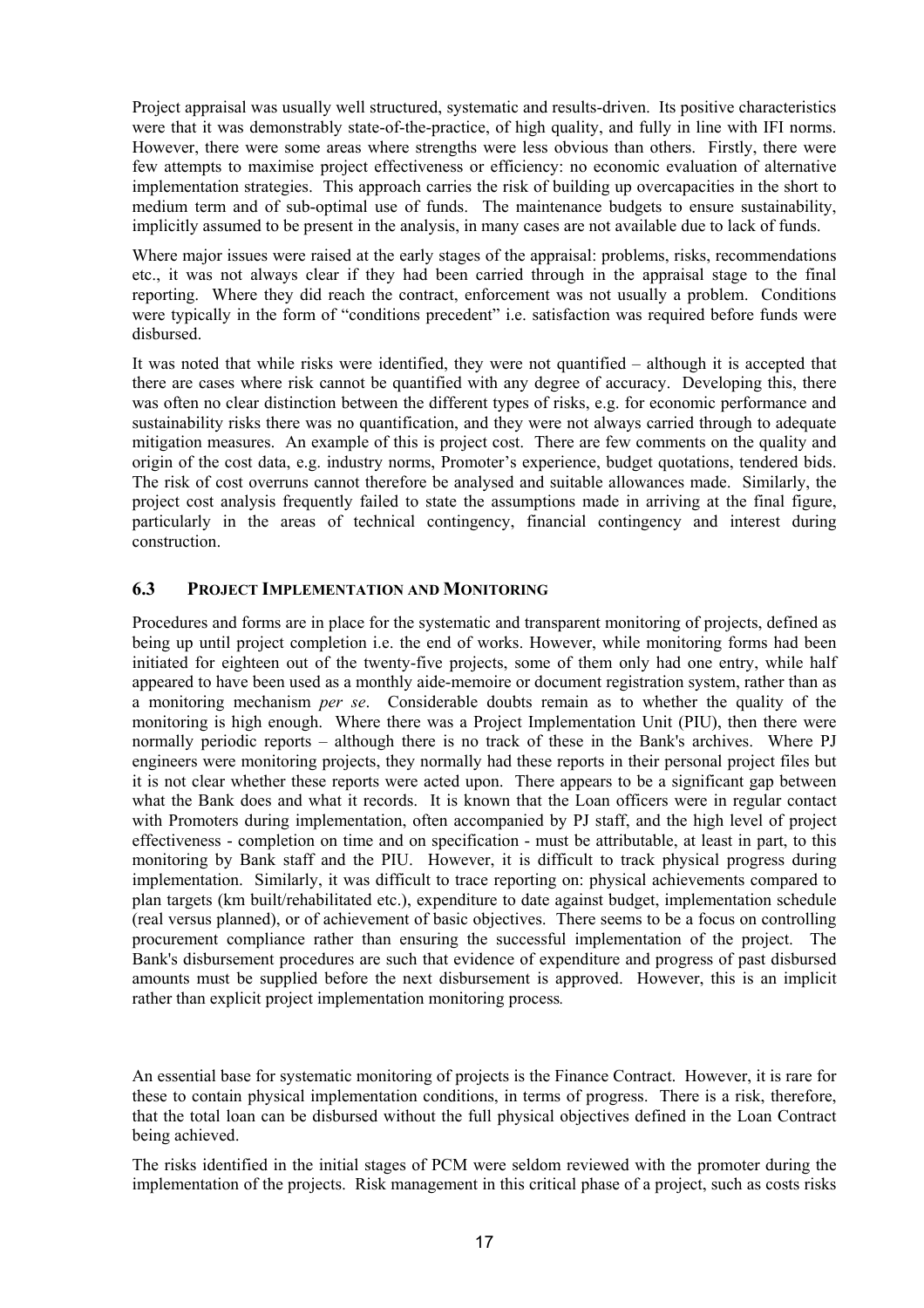<span id="page-20-0"></span>etc., was in most cases left to the responsibility of the Promoter. This is normal, but the Bank should supervise whether the Promoter is implementing them.

Although the Bank's sustainability analysis usually covers both the institutional and financial capabilities of the Promoter, there are no project-related instruments to monitor project sustainability. Post-completion follow-up is rare and only ever in the context of a repeat operation. Although all Finance Contracts incorporate clauses requiring the Borrower to maintain an EIB financed facility in 'good order' and to provide the respective maintenance funds, compliance with the condition is not routinely monitored. Although some appraisal reports referred to the need for a programme of routine maintenance, the project's actual maintenance needs, in terms of either works or budgets were not quantified nor made a specific contract condition. There does appear to be a certain ambivalence within the Bank. According to staff opinions obtained during the desk-review, project sustainability is seen as very important – but very little effort is put into actually monitoring and controlling sustainability.

As a worst case example, an investment in a rail project suffers from: being a very large loan based on optimistic traffic forecast, having a weak institutional and financial base, and a lack of monitoring despite of the size of the loan. The main concern was that procurement should be to EIB specifications. There has since been a separation of Promoter, Borrower and Revenues due to the ongoing restructuring process, i.e. the separation of infrastructure, freight and passenger businesses. The project remains incomplete eight years after appraisal, and it was considered that it should be reappraised with a view to deciding whether or not the Bank should exit the operation.

Some of the weaknesses identified above could be overcome by using performance-based monitoring at project completion and during the operational phase. The EC is promoting this type of performance indicator to measure the performance for the Trans-European Network, in order to improve their efficiency and ex-post monitoring. It would therefore be consistent with EC objectives if the EIB were to adopt a similar approach. Under the terms of the Finance Contract, the Borrower would have to provide base year values of a limited number of key performance indicators to allow project performance to be measured.

#### **6.4 SUMMARY OF MAIN ISSUES RELATING TO THE PROJECT CYCLE**

Considering the various stages of the project cycle, with references to the main analyses:

Project selection: Particularly in the early projects, the in-depth analyses showed that it was normal for the Bank either to be invited to join an existing project consortium of IFI and Promoter, or to accept a project which was already well developed (5.). This approach denies the Bank the opportunity to add value during project selection, and limits its scope to add value later in the project cycle. The later the Bank is involved, the more its ability to add value is constrained (3.1.2). In addition to any informal mechanism, an optional procedure does exist within the Bank to filter clearly unsuitable projects: the "Preliminary Opinion". However, it is not possible to link accepted projects with others which might have been refused, but which were addressing the same economic need. The existing procedure therefore appears to be primarily a filter to avoid clearly ineligible projects, rather than a means of maximising relevance.

The evaluation has shown that the Bank's procedures prevent ineligible projects from being appraised and, to this extent, all projects satisfy the relevance criterion (4.2). However, if the Bank wants to increase its added value by giving its projects a higher relevance rating, then more pre-definition input is required. If the Bank accepts pre-defined projects, then it must do so in the knowledge that their relevance cannot be improved.

Project Appraisal: There is scope to improve and develop the performance indicators used during implementation, completion, and post-completion (3.1.2, 3.2, 6.3).

The Bank's appraisal procedures were consistent, technically fully competent, and were applied to all of the projects in the full sample (3.2, 6.2). However there were three aspects which showed weakness in the in-depth analyses. Firstly, market projections were over-optimistic on 30% of the sample, attributable to the problems identified in 3.2, although demand projections used in the Bank's forecasts were normally lower than those proposed by the Promoter. They were also pessimistic on a similar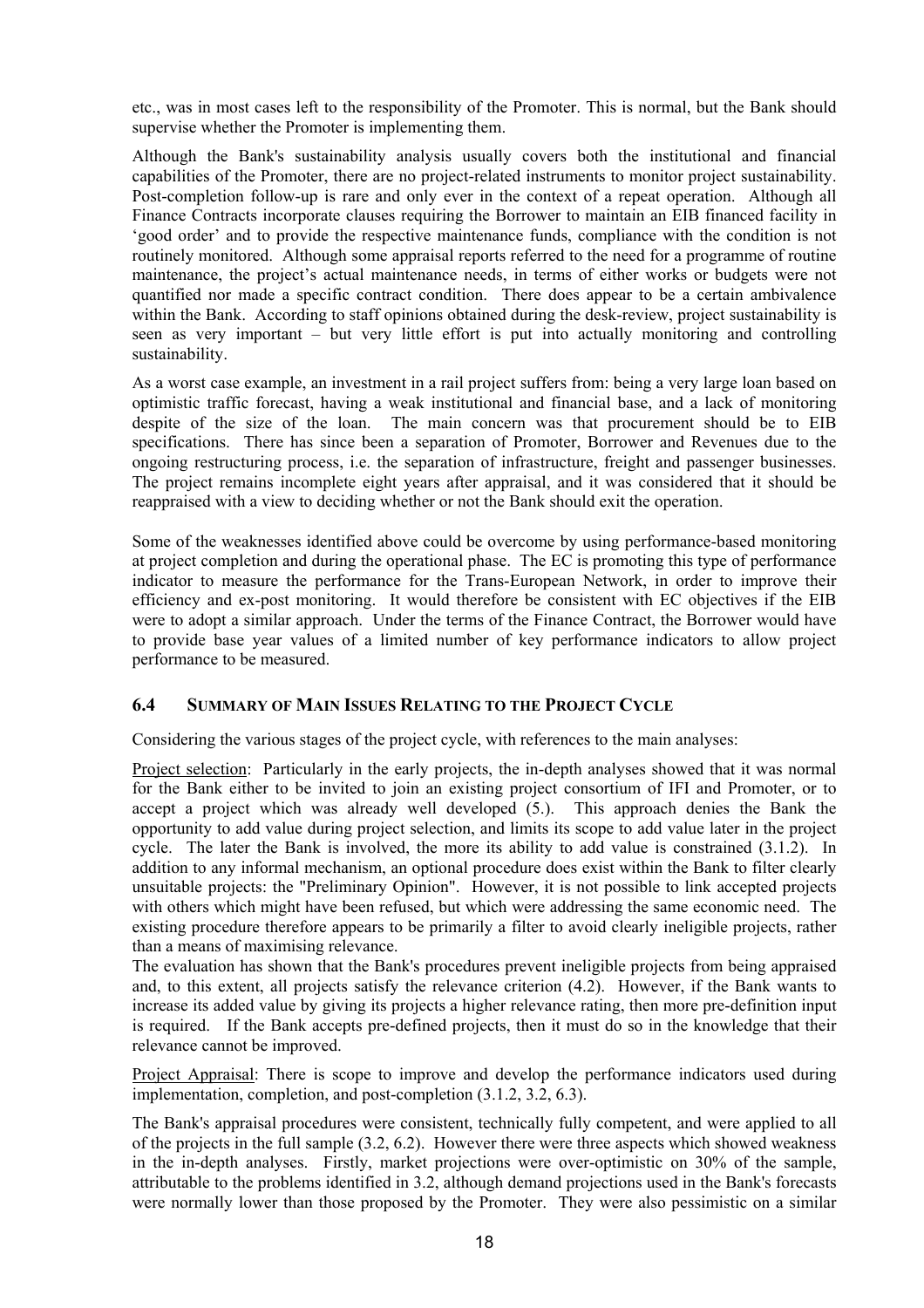number of projects. Secondly, the appraisal, while identifying risks, did not quantify those risks, e.g. the impact of continuing economic instability, the accuracy of costing information. Finally, there was no pressure to maximise the economic impact of the project (3.2). Two of the projects would have benefited from a phased implementation. In one case this was clearly recognised by the Bank, but the project was still built, largely as originally designed.

Approval and Disbursement: The Bank has well-developed procedures and the only significant problems appear to have been with delays in completion of the necessary documentary conditions by the Promoter. This can be largely attributed to Promoters' lack of experience of loan documentation. It was noted that disbursement was linked to the awarding of contracts following an acceptable procurement procedure rather than either the financial needs of the project or its physical state of advancement. There was verification of the use of funds before disbursing new funds (6.3), but disbursements were ahead of actual need, to facilitate the implementation, rather directly linked to physical realisation.

Implementation and Monitoring: Promoters were complimentary about the Bank's pragmatic approach to project implementation and the assistance given by Bank staff to resolve problems either with the project, e.g. procurement issues, or with co-financing organisations. However, the Bank's activities in this phase appear to have concentrated on ensuring compliance with procurement and disbursement conditions. Monitoring of physical implementation was normally dependent on reports by the PIU, with no verification of the actual situation by Bank's services.

Completion and Post Completion: A key problem was incomplete reporting of project completion (6.3) on 40% of all the projects reviewed (desk and in-depth), with full information only being available on 24% of projects. A post completion Economic Internal Rate of Return (EIRR) had been estimated for 16% of the projects. Post-completion EIRR is a critical measure for establishing whether projects are meeting their original objectives. However, estimates of post-completion EIRR were only made where a full PCR was prepared. Simplified PCRs do not cover the EIRR and the projects reviewed were generally completed before the introduction in 2001 of Self Evaluation and the Project Scorecard, which does require an ex-post EIRR calculation.

Environmentally, the procedures and processes employed by the Bank were satisfactory. Similarly, all projects would have complied, ex-post and ex-ante, with the EU standards and Directives in force at the time  $(3.4)$ .

With the exception of a limited number of sub-sections on two road rehabilitation projects (3.1.2), the quality of the completed projects was, again, wholly satisfactory. However, with one exception, there may not be adequate resources available to maintain the investments "in good order" as required by the finance contract (3.3). This could have a serious impact on the sustainability of the investments financed by the bank. A disappointing outcome was the continuing reliance on Project Implementation Units to assist in the implementation of repeat projects (3.5). While Promoters were found to be competent to prioritise and develop projects, and to maintain roads once completed, the knowledge and skills gap between the two phases does not appear to have been bridged by repeated technical assistance from the PIUs.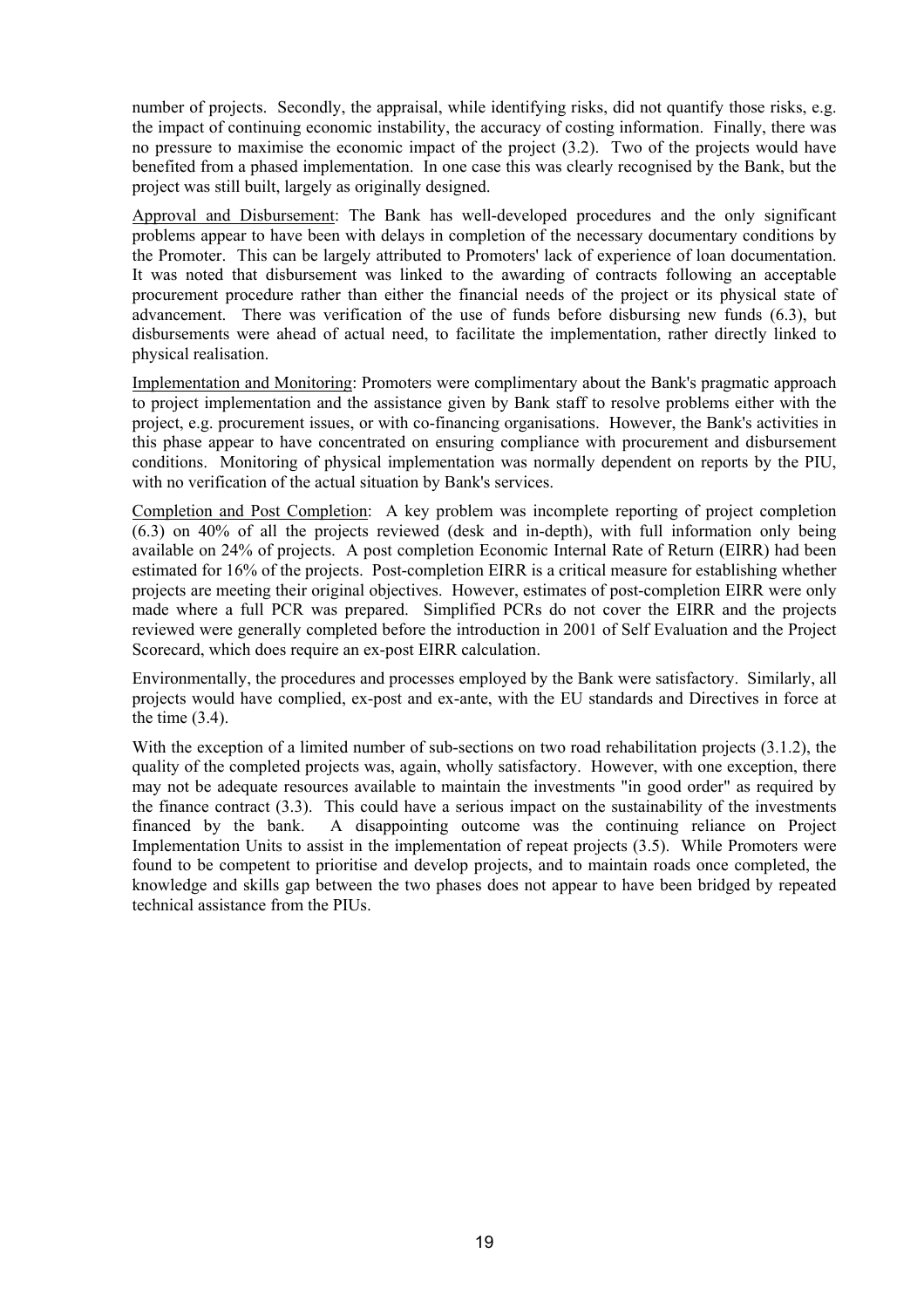## <span id="page-22-0"></span>**7 COLLABORATION AND CO-OPERATION WITH OTHER IFIs AND THE EUROPEAN COMMISSION (PHARE)**

Out of the ten projects examined in-depth, eight were financed in partnership with other funding agencies, principally the World Bank (IBRD), the European Bank for Reconstruction and Development (EBRD) and the European Commission (EC) via the PHARE program. This partnership took a number of forms:

Co-financing where the project definition is common to all financing partners which take joint responsibility for monitoring and control.

Parallel financing: the project definition is common to all financing partners, each of which takes responsibility for the monitoring and control of specific components/sub-projects.

Project Grant from PHARE, which would be involved in some implementation activities but responsibility for monitoring and control remained with other financing partners.

Co-ordinated financing where the project definition of one financing partner is a subset of the project definition of the other(s). Financing partners take responsibility for monitoring and control of specific components/sub-projects. However, for the partner with the more limited project description, responsibility is limited to the components/sub-projects contained in its project description.

For the sake of simplicity, "co-financing" will be used as an umbrella term to cover all of the various models. A breakdown of the co-financing arrangements is presented in Appendix III.

In seven out of the eight cases, the Bank was invited to participate in projects which had already been identified and partly prepared by either EBRD or IBRD, although in one case the Bank had been participating in a high level committee to set the transport priorities in the country concerned. From the point that the Bank decided to become involved in a project, it was an active participant in refining the project definition through pre-appraisal and appraisal missions.

Co-financing was beneficial to both parties. For the Bank:

- The presence "on the ground" of the co-financing organisations meant that they could be more directly involved in developing project ideas and were able to bring workable investment projects to the Bank.
- The originating co-financier had usually been able to use grant funding to provide preappraisal technical assistance. This was either in the form of international consultants to carry out feasibility studies, or training in the use and application of standard analytical tools to justify and prioritise road investments. Both of these arrangements provided valuable data on which the Bank's analysis could be based.
- The co-financier had normally also identified sources of grant funding for technical assistance to assist in the planning and monitoring of the physical realisation of the projects.
- There were four cases where PHARE was able to enter or expand its involvement in a project to fill a funding gap which developed during the implementation phase and allow completion.

While for the co-financing partners:

- The Bank was able to provide a second opinion on project definition and appraisal and was an additional source of solutions to problems encountered during implementation.
- The significant additional funding the Bank could provide allowed finance plans to be completed without any single institution carrying too great an exposure.

Overall, the co-operation and collaboration had a positive impact on the projects, although there were differences between the relationships with the three main co-financiers:

#### **7.1 PHARE**

PHARE was involved in six co-financed projects. Five of these involved grants to the government for project implementation, while two projects benefited from technical assistance or studies financed by PHARE. As noted above, a highly positive aspect of the co-financing relationship was PHARE's willingness to fund projects at a late stage to allow project completion where there were insufficient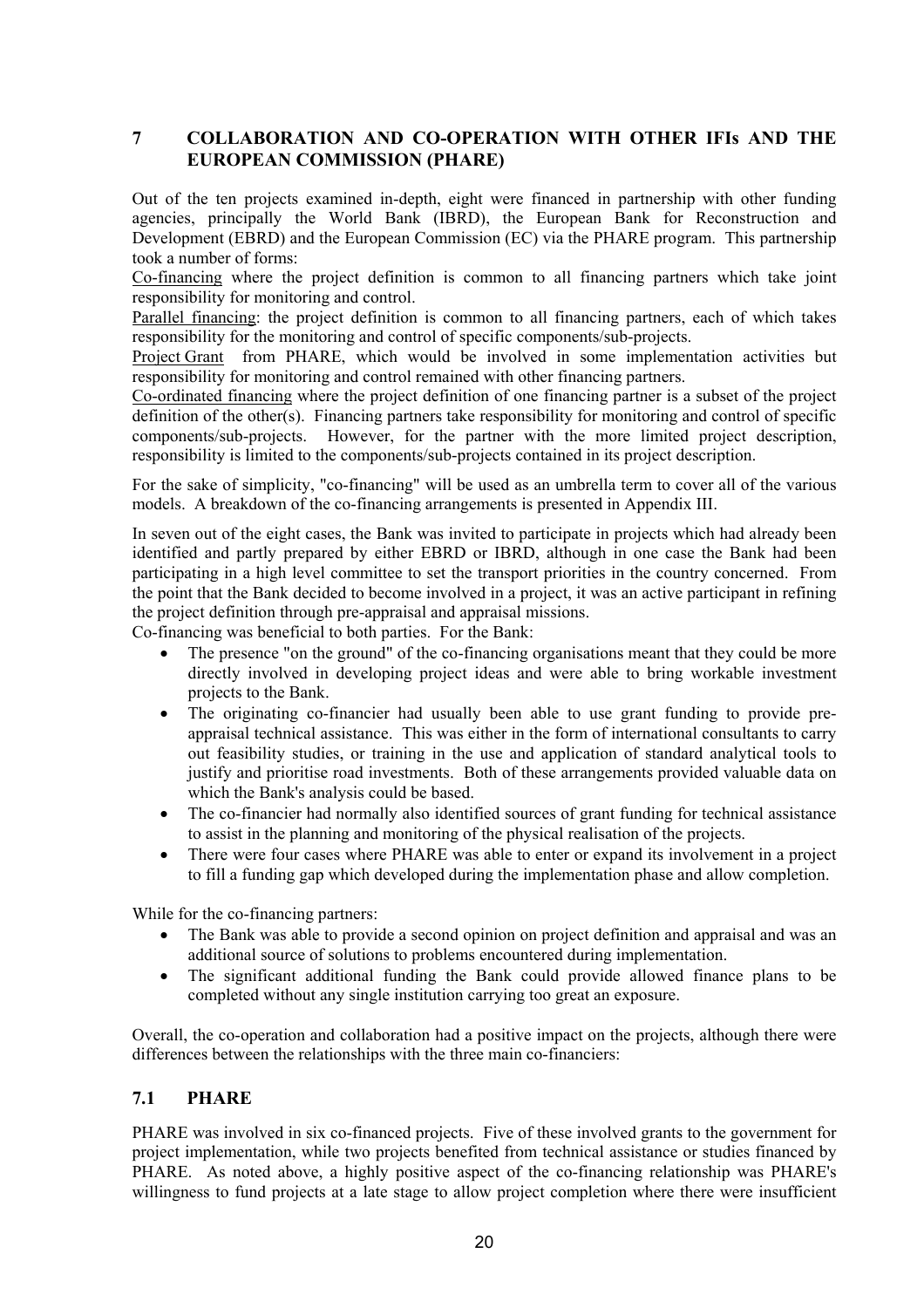<span id="page-23-0"></span>funds to meet cost overruns. The less positive aspects relate to PHARE's procedures, e.g. for approval and procurement, which were more time consuming than those of the Bank, and which may have been partly responsible for delays in the implementation of two projects.

# **7.2 IBRD**

Two projects were co-financed with the IBRD, one of which also involved the EBRD. In both cases, the relationship was based on parallel financing. The project definition was common to all of the institutions involved and each one took responsibility for the monitoring and control of a number of the sub-projects, in line with their proportion of the funding. Apart from sharing the workload, this approach allows each co-financier to apply its own procurement procedures to the sections it is financing directly. The collaboration and co-operation on both projects, as reflected in the dossiers and discussions with available staff, was positive although the project initiative was always with the IBRD. One project was for the modernisation and restructuring of a railway network, with the Bank taking charge of one specific element which represented 11% of the project cost. Although the Bank's project definition as defined by the loan contract included the other 89%, the Bank had minimal involvement in the implementation of the rest of the project. The arrangement therefore appears to have been rather artificial.

# **7.3 EBRD**

The Bank co-funded five projects with EBRD, one of which also involved the Nordic Investment Bank (NIB). Discussions took place with EBRD on one of the two in-depth projects where there was no co-financing but it was not possible to agree on the timing and scope of the project. The collaboration during implementation of the co-financed projects was generally good, but there were two documented cases of disagreements over programming and project description. In one of those cases, the Bank felt it could not support some of the project components which EBRD wanted to include. To resolve this, co-ordinated financing was used, as described above, rather than simple cofinancing or parallel financing. In a third case, there was no evidence of disagreement over the acceptability of project components but the project comprised both road rehabilitation and new motorway construction. The Bank chose to be involved only in the road rehabilitation element which fitted well with the Bank's preference for rehabilitation over new construction. At the same time, the EBRD was happy to fund and supervise the new motorway section. However, as the approach was parallel financing, the motorway section still appeared in the Bank's project definition and Project Completion Report, although there had been minimal involvement. The result was that the overall project was less relevant in terms of EIB policies than the sections that the Bank was actually involved in.

# **7.4 OPPORTUNITIES FOR IMPROVEMENT**

Co-financing offers many advantages, but it also creates problems which have to be managed. These are mainly due to the differences in policies, procurement procedures, etc. between the funding institutions. An example is parallel financing. The Bank accepts that procurement and environmental issues of part of its defined project will be handed over to a co-financier with different procedures and standards – and *vice versa*. This requires a certain level of trust and flexibility by both parties. They have to accept that not all of the investments listed in the project definition will be procured using their own in-house standards.

The problems of multiple IFIs being involved in single projects have been discussed, but it is clear that they have more in common than they have differences. Some of the problems relating to procurement and the need to create artificial contractual arrangements and definitions could be resolved if there were to be more co-ordination of procedures. This should be a matter of discussion between the IFIs and should not be neglected if co-financing is to play a role in future Bank operations.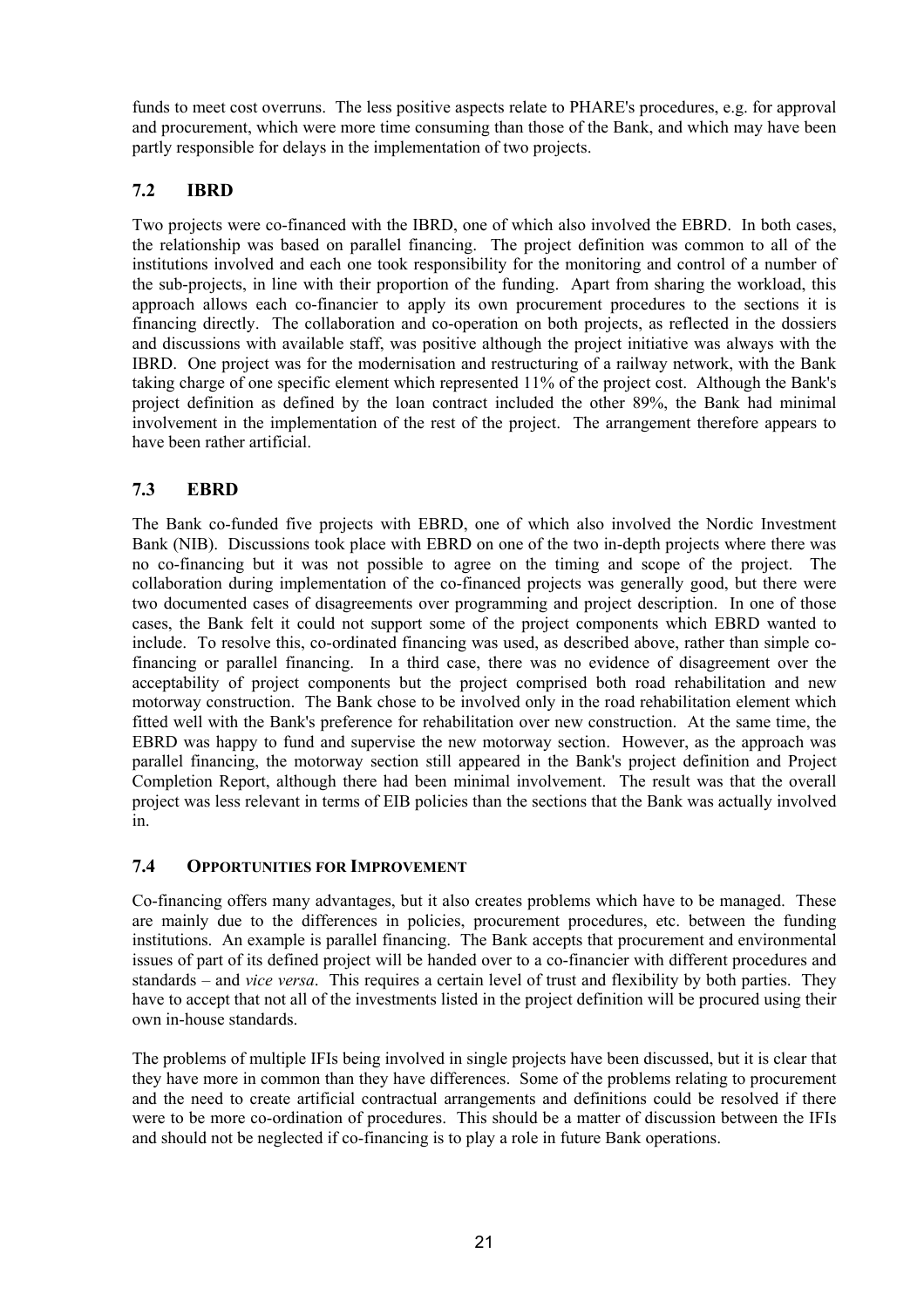## <span id="page-24-0"></span>**8 RECOMMENDATIONS FOR THE PROJECT CYCLE MANAGEMENT AND THE STRATEGIES AND POLICIES OF THE BANK.**

The basic recommendation is to optimise the current PCM, eliminating the weaknesses which have become apparent, and to develop its strengths. This should lead to:

- Improvements in the efficiency of the Bank's PCM;
- Improvements in the performance of the projects;
- Improvements in the satisfaction of all stakeholders.

Please refer to the Executive Summary for the list of Recommendations

These recommendations should have the following priorities:

- Clear definition of results-oriented objectives of projects;
- Application of optimisation tools in project appraisal;
- Application of more efficient instruments to strengthen the sustainability of projects;
- Application of more efficient monitoring practices.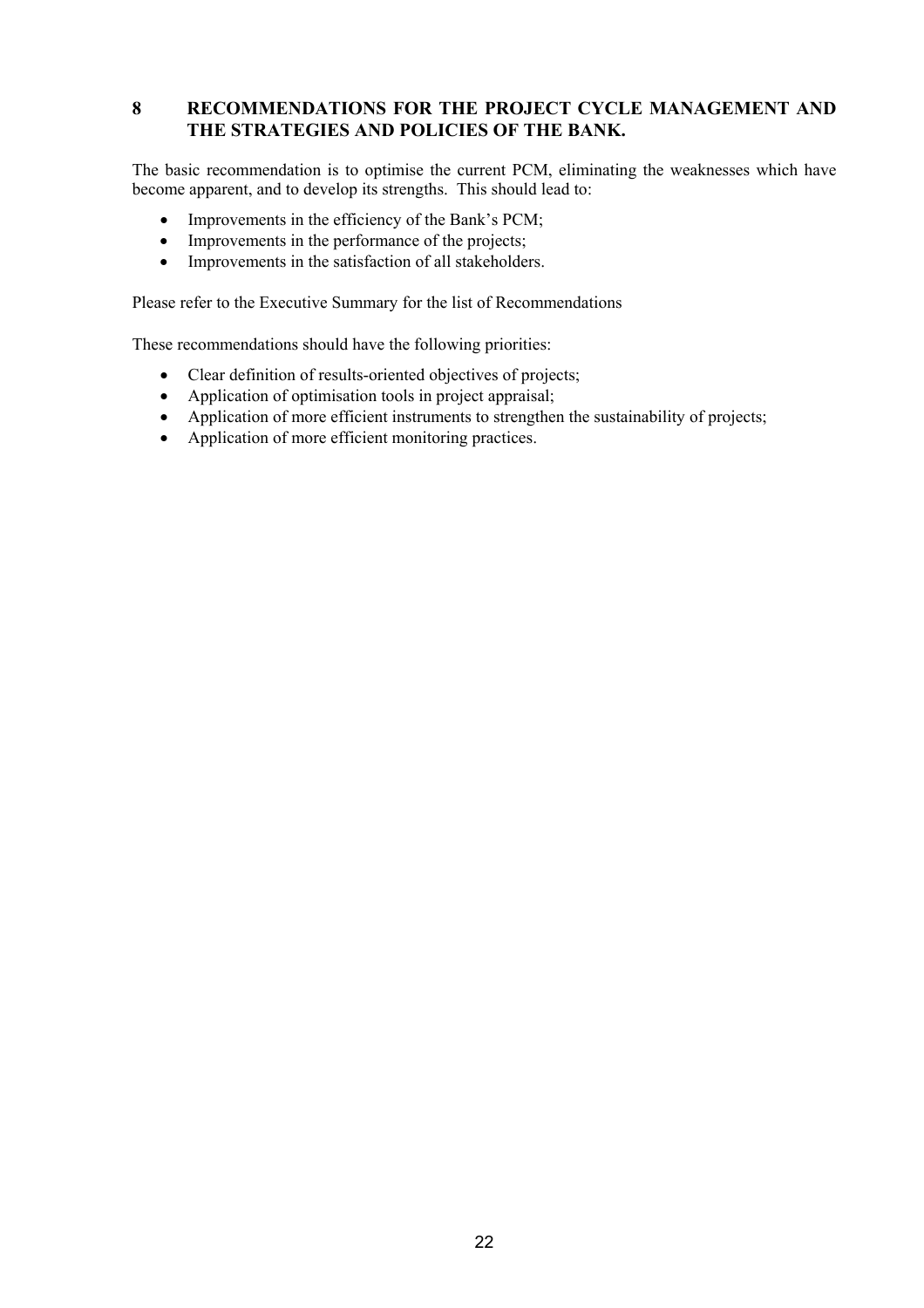#### **APPENDIX I - EVALUATION CRITERIA**

#### <span id="page-25-0"></span>**Core criteria**

Project performance is assessed using the evaluation criteria as defined by the OECD, DAC Working Party on Aid Evaluation. These are also used in the Evaluations Cooperation Group, which brings together the evaluation units of the multilateral development banks. The criteria used in all evaluations are relevance / efficacy, efficiency and sustainability.

- Relevance is the extent to which the objectives of a project are consistent with the beneficiaries' requirements, country needs, global priorities and partners' policies.
- Efficacy relates to the extent to which the objectives of the project have been achieved, or are expected to be achieved, taking into account their relative importance, while recognising any change introduced in the project since loan approval.
- Efficiency is the measure to which project benefits/outputs are commensurate with resources/inputs (funds, expertise, time, etc.).
- Sustainability relates to the likelihood of continued long-term benefits and the resilience to risk over the intended useful projects life.

#### **Complementary Criteria**

The following criteria are used dependent on their relevance to the evaluation.

- **1. Institutional Development –** The extent to which a project improves or weakens the ability of a country or region to make more efficient, equitable, and sustainable use of its human, financial and natural resources, for example through: (a) better definition, stability, transparency, enforceability and predictability of institutional arrangements and/or (b) better alignment of the mission and capacity of an organization with its mandate, which derives from these institutional arrangements. Such impacts can include intended and unintended effects of a project.
- **2. Other Impacts**  This criterion can include other areas of special focus, including:
	- a. Poverty reduction extent to which project achieved planned poverty reduction impact; unintended impact should also be considered.
	- b. Transition impact
	- c. Environmental impact
	- d. Other impacts
- **3. Borrower Performance** Adequacy of Borrower's assumption of ownership and responsibilities during all phases. Main focus on effective measures taken by Borrower to establish basis for project sustainability, especially – and right from the identification stage – through fostering participation by the project's stakeholders, in addition to its own support.
- **4. EIB Performance** Quality of services provided by the EIB during all project phases. Main focus is on EIBs' role in ensuring project quality at entry; that effective arrangements were made for satisfactory implementation and future operation of the project, as well as EIBs' financial additionality.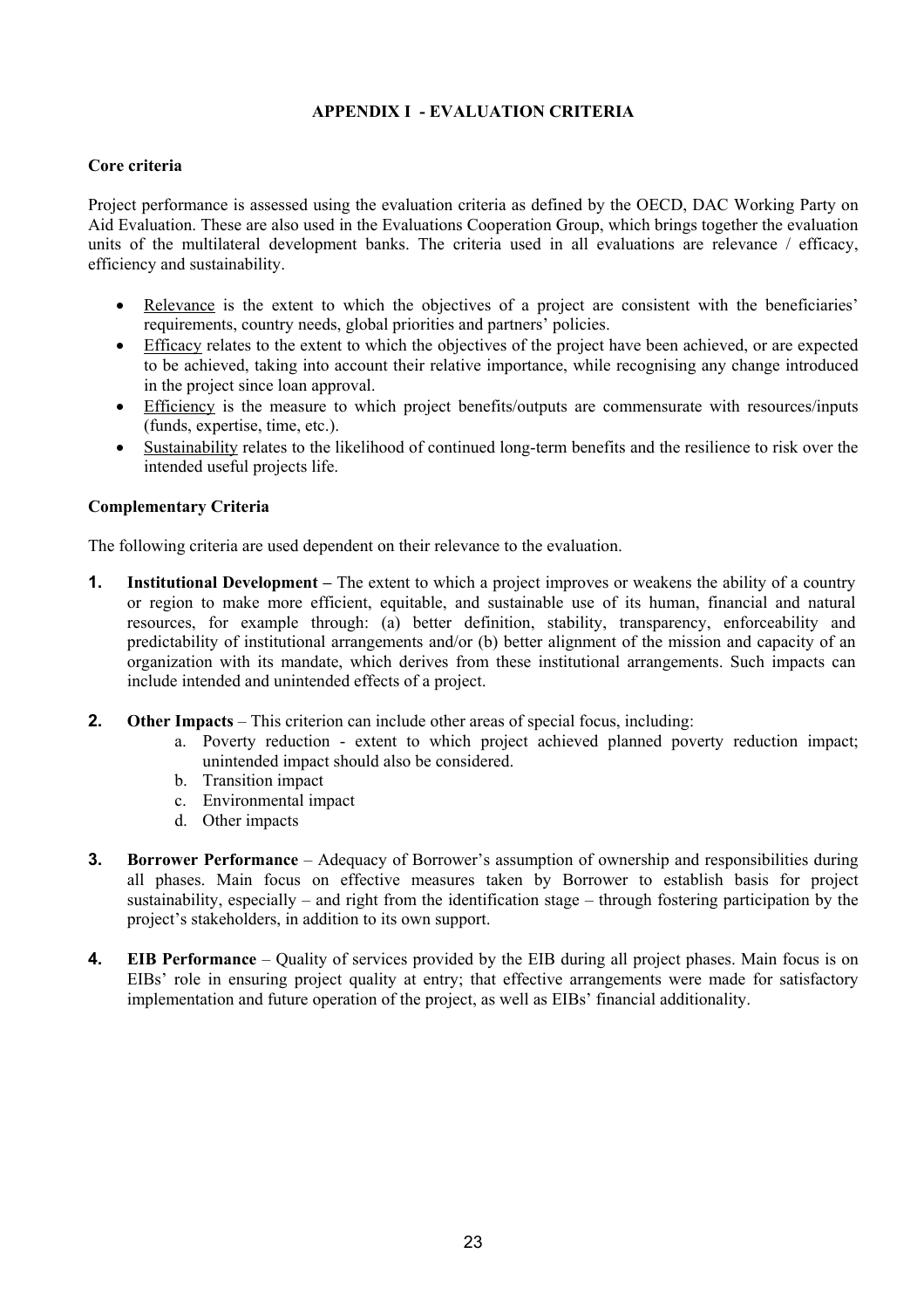<span id="page-26-0"></span>

| Project           | Relevance               | Efficacy                    | Efficiency             | Sustainability            | Inst. Del. Impact      | Rating         |
|-------------------|-------------------------|-----------------------------|------------------------|---------------------------|------------------------|----------------|
| Project A - Roads | Good: For both          | Unsatisfactory:             | Poor: Large cost       | Satisfactory: Roads       | Poor: Continuing       | Unsatisfactory |
|                   | National and EU         | Substantial shortfall in    | overruns and traffic   | are in good condition     | reliance on PIU        |                |
|                   | policies.               | roads to be                 | levels considerably    | but maintenance           | Frequent, politically  |                |
|                   |                         | rehabilitated.              | lower than predicted   | budget is currently       | motivated changes in   |                |
|                   |                         |                             |                        | inadequate                | Promoter's senior      |                |
|                   |                         |                             |                        |                           | management.            |                |
| Project B - Roads | Good: For both          | Satisfactory: Physical      | Poor: Actual traffic   | Unsatisfactory: Road      | Unsatisfactory         | Unsatisfactory |
|                   | National and EU         | objectives were             | levels substantially   | and all facilities are in | Border procedures      |                |
|                   | policies.               | completed on time           | lower than projected   | excellent condition       | have failed to develop |                |
|                   |                         | and on budget but           | and border time        | but maintenance           | in line with the       |                |
|                   |                         | border transit              | savings have not been  | budget is currently       | physical facilities.   |                |
|                   |                         | objectives not              | realised               | inadequate and over-      |                        |                |
|                   |                         | achieved.                   |                        | dimensioned               |                        |                |
|                   |                         |                             |                        | maintenance facilities    |                        |                |
|                   |                         |                             |                        | represent a high fixed    |                        |                |
|                   |                         |                             |                        | cost burden.              |                        |                |
| Project C - Roads | Good: For both          | Satisfactory:               | Good: Actual traffic   | Unsatisfactory: The       | Satisfactory: Project  | Satisfactory   |
|                   | National and EL         | Although there were         | forecasts are broadly  | roads are in a            | was implemented        |                |
|                   | policies - although the | long delays, the            | in line with           | reasonable condition,     | without technical      |                |
|                   | actual final project    | original objectives         | projections and, for   | allowing for the time     | assistance.            |                |
|                   | was not defined at      | were exceeded. Cost         | the same project cost, | since the                 |                        |                |
|                   | appraisal.              | savings from the use        | the scope of the       | rehabilitation works      |                        |                |
|                   |                         | of international            | project was increased. | were carried out but      |                        |                |
|                   |                         | ng were used to<br>tenderin |                        | there is a significant    |                        |                |
|                   |                         | fund equally desirable      |                        | risk from a lack of       |                        |                |
|                   |                         | road improvements.          |                        | financial resources for   |                        |                |
|                   |                         |                             |                        | maintenance               |                        |                |

APPENDIX II - INDIVIDUAL PROJECT PERFORMANCE **APPENDIX II – INDIVIDUAL PROJECT PERFORMANCE** 

Appendix II - page 1/3 Appendix II – page 1/3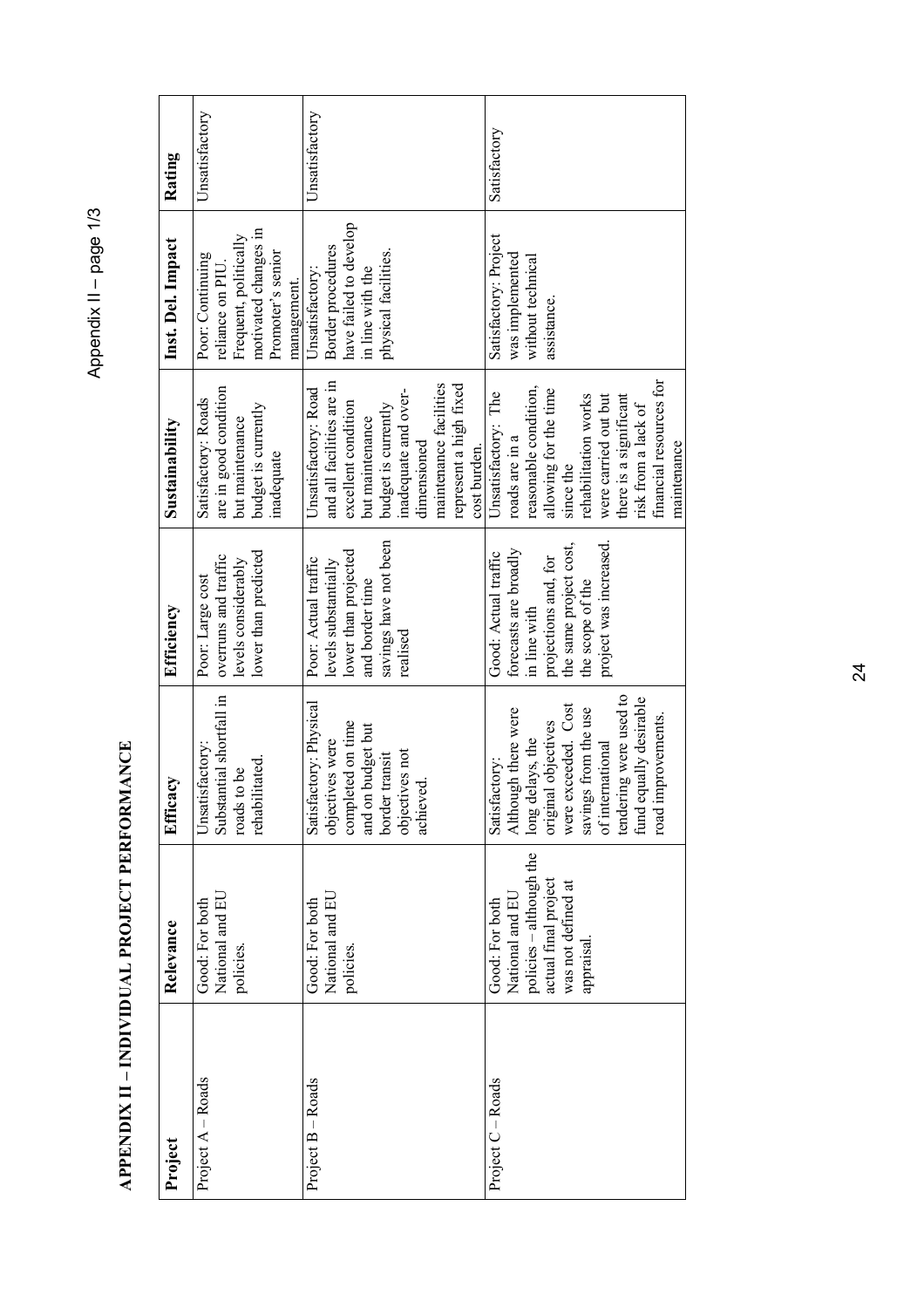|                                               | Good: For National | Satisfactory: Full                  | Good: Actual traffic                     | Satisfactory: Roads                      | Satisfactory: There is                      | Satisfactory. |
|-----------------------------------------------|--------------------|-------------------------------------|------------------------------------------|------------------------------------------|---------------------------------------------|---------------|
| EU policy objectives.<br>and particularly for |                    | implemented on time<br>project was  | development has been<br>in line with     | are in good condition<br>but maintenance | a continuing reliance<br>on the PIU for new |               |
|                                               |                    | but with some cost                  | projections with                         | budget is currently                      | works but the Roads                         |               |
|                                               |                    | overruns in hard<br>currency terms. | higher than expected<br>freight traffic. | inadequate                               | Authority has<br>developed its              |               |
|                                               |                    |                                     |                                          |                                          | technical abilities.<br>managerial and      |               |
| Satisfactory: Original                        |                    | Unsatisfactory:                     | Poor: Traffic has                        | Poor: Some sections                      | Unsatisfactory:                             | Poor          |
| technical description                         |                    | Substantial delays in               | failed to meet                           | of road have already                     | Project encouraged                          |               |
| would have been rated                         |                    | implementation, large               | projected growth and                     | had to have                              | development of Roads                        |               |
| higher.                                       |                    | cost overruns and lack              | has fallen on some                       | substantial repair                       | Authority but this is                       |               |
|                                               |                    | of completion of the                | sections. This and                       | works and other                          | incomplete and there                        |               |
|                                               |                    | original technical                  | understated cost                         | sections are                             | is a continuing                             |               |
| description.                                  |                    |                                     | overruns (they don't                     | deteriorating rapidly.                   | reliance on the PIU.                        |               |
|                                               |                    |                                     | take account of non-                     | Available                                |                                             |               |
|                                               |                    |                                     | compliance with                          | maintenance budget                       |                                             |               |
|                                               |                    |                                     | specification) have                      | will not be adequate.                    |                                             |               |
|                                               |                    |                                     | had a major impact on                    |                                          |                                             |               |
|                                               |                    |                                     | economic benefit.                        |                                          |                                             |               |
| Good: For EU policy                           |                    | Good: Minimal                       | Good: Traffic in line                    | Satisfactory: All                        | Satisfactory:                               | Good          |
| objectives, but                               |                    | delays; cost savings                | with forecast and                        | works remain sound                       | Increased technical                         |               |
| particularly for                              |                    | were used to fund                   | additional works                         | but there is a risk of                   | and management                              |               |
| National objectives                           |                    | additional works                    | increases the                            | inadequate                               | capacity.                                   |               |
|                                               |                    |                                     | economic benefit.                        | maintenance resources<br>in future.      |                                             |               |
| Good:<br>Satisfactory: Project                |                    | All objectives                      | Good: although                           | Good: Fully adequate                     | Good: Promoter is                           | $\rm Good$    |
| realised<br>has low current                   |                    |                                     | passenger numbers                        | budget and                               | now fully competent                         |               |
| relevance and was not                         |                    |                                     | are much lower than                      | appropriate                              | to manage its own                           |               |
| originally relevant as                        |                    |                                     | projected, higher                        | procedures and skills.                   | development projects.                       |               |
| a transport project per                       |                    |                                     | freight revenues offset                  |                                          |                                             |               |
| se. However, it did                           |                    |                                     | this. Line is                            |                                          |                                             |               |
| originally meet its                           |                    |                                     | financially profitable.                  |                                          |                                             |               |
| policy objectives.                            |                    |                                     |                                          |                                          |                                             |               |

Appendix II - page 2/3 Appendix II – page 2/3

25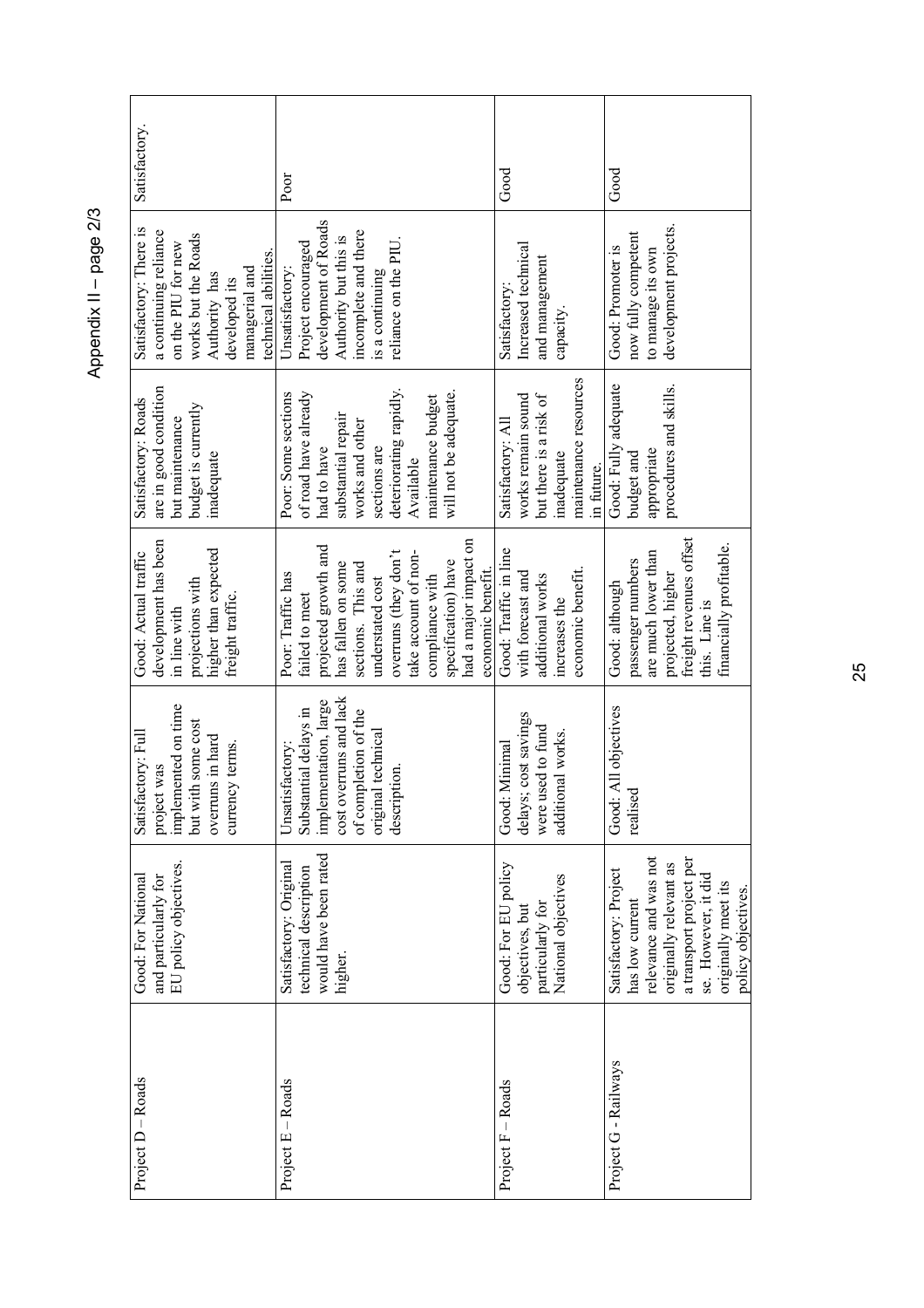Appendix II - page 3/3 Appendix II – page 3/3

| financial deficit<br>(Applies to the<br>would indicate<br>Current traffic<br>be rated much<br>levels and the<br>that the wider<br>project would<br>specific EIB<br>Satisfactory<br>Company's<br>elements.<br>lower)<br>Rail                              | Satisfactory                                                                                                                                                        | $\rm God$                                                                                                                               |
|----------------------------------------------------------------------------------------------------------------------------------------------------------------------------------------------------------------------------------------------------------|---------------------------------------------------------------------------------------------------------------------------------------------------------------------|-----------------------------------------------------------------------------------------------------------------------------------------|
| corporate entity which<br>Additional investment<br>but not yet privatised.<br>Satisfactory: Original<br>is a part of a separate<br>investment prepared<br>is financially viable<br>privatisation which<br>was reasonably<br>workshops for<br>successful. | corporate structure<br>management and<br>development of<br>with increasing<br>private sector<br>Good: Sound<br>involvement.                                         | Good: Technica<br>assistance fully<br>effective.                                                                                        |
| Satisfactory: Original<br>privatised and are in<br>investments were<br>financially weak.<br>good condition,<br>investments are<br>companies are<br>although the<br>sustainable<br>Additional                                                             | However, high fixed<br>utilisation may be a<br>adequately to date.<br>Investments have<br>been maintained<br>costs and under-<br>Unsatisfactory:<br>risk in future. | risk from liquidity of<br>sustainability not in<br>doubt but financial<br>Technical and<br>major debtor.<br>Satisfactory:<br>managerial |
| additional investment<br>investment was over-<br>dimensioned - even<br>Unsatisfactory: The<br>after being reduced.<br>originally planned<br>was profitable.<br>However, the                                                                              | Poor: Cost over-runs<br>dimensioning plus<br>lower passenger<br>volumes than<br>and over-<br>projected.                                                             | benefits much higher<br>than expected due to<br>increased passenger<br>Good: Economic<br>numbers.                                       |
| accepted a change of<br>technical description<br>were used for highly<br>Freed funds<br>better reflect future<br>relevant additional<br>investment. Some<br>implementation to<br>Satisfactory: EIB<br>during<br>delays.<br>needs.                        | some delays and cost<br>Satisfactory: Works<br>completed but with<br>overruns.                                                                                      | project completed on<br>budget but with some<br>Satisfactory: Full<br>delay.                                                            |
| essential restructuring.<br>the much larger IBRD<br>Good: First step in an<br>The EIB elements of<br>particularly valid.<br>project were                                                                                                                 | National and EU<br>Good: For both<br>policies.                                                                                                                      | Good: Project was<br>country's airport<br>essential for the<br>system                                                                   |
| (NB this evaluation relates<br>elements of a much larger<br>only to the EIB funded<br>Project H - Railways<br>programme)                                                                                                                                 | $Project I - Airports$                                                                                                                                              | Project J – Airports                                                                                                                    |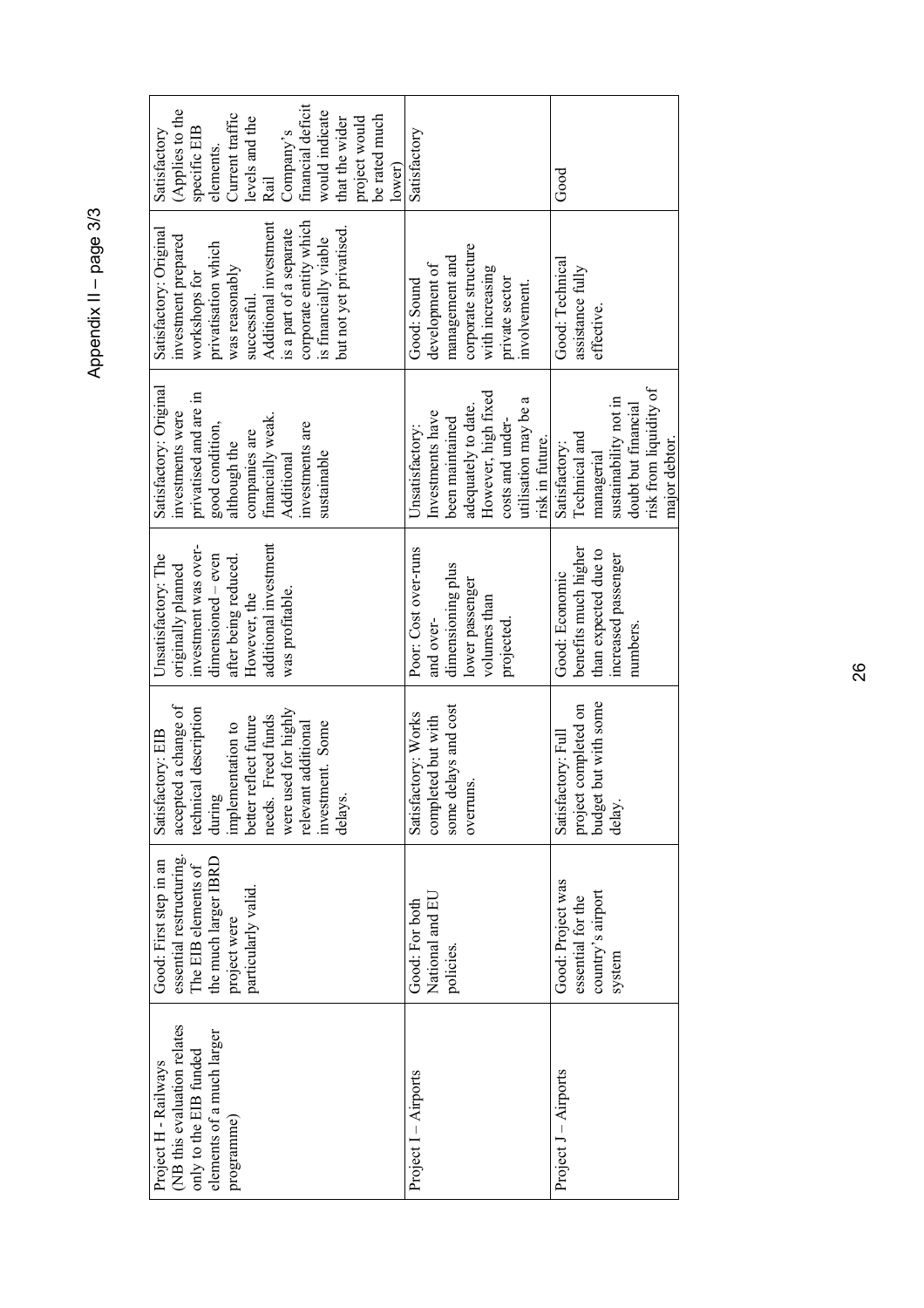<span id="page-29-2"></span><span id="page-29-1"></span>

| $\sim -1$                                     |
|-----------------------------------------------|
| ׇ֚֡֬                                          |
| $\frac{1}{2}$                                 |
|                                               |
| $\overline{A}$ ppendix                        |
| ֚֡<br>j                                       |
|                                               |
|                                               |
|                                               |
|                                               |
|                                               |
|                                               |
|                                               |
|                                               |
|                                               |
|                                               |
|                                               |
|                                               |
|                                               |
|                                               |
|                                               |
|                                               |
|                                               |
|                                               |
|                                               |
|                                               |
|                                               |
| $\overline{a}$                                |
|                                               |
|                                               |
|                                               |
|                                               |
| $C$ . The $C$ is a set of $C$ is a set of $C$ |
| Ï<br>Ī                                        |
|                                               |
| ı                                             |
|                                               |
|                                               |
| l                                             |
|                                               |

<span id="page-29-0"></span>

|                            |           |               |                  |               |            |                   | י<br>ד        | $\ddot{a}_{\cdot}$ |                   |           |
|----------------------------|-----------|---------------|------------------|---------------|------------|-------------------|---------------|--------------------|-------------------|-----------|
|                            | Project A | Project B     | Project C        | Project D     | Project E  | Project F         | Project G     | Project H          | Project I         | Project J |
| Co-funding?                | YES       | $\frac{1}{2}$ | YES              | YES           | YES        | YES               | $\frac{0}{2}$ | YES                | YES               | YES       |
| Cost<br>Project<br>(M.EUR) | 96.9      | 330.0         | 110.0            | 58.5          | 270.0      | 17.0              | 32.2          | 177.0              | 24.7              | 14.8      |
| ΕlΒ                        | 20.0      | 165.0         | 50.0             | 20.0          | 65.0       | 10.0              | 16.0          | 20.0               | 10.0              | 10.0      |
| EBRD                       | 35.0      | ı             | ı                | 16.5          | 65.0       | 15.0 <sup>7</sup> | ı.            | ٠                  | 7.4               | ٠         |
| <b>IBRD</b>                | ı         | ı             | ı                | ı             | 43.0/95.08 | $\blacksquare$    | ı             | 120.0              | ı                 | ı         |
| <b>OTHER</b>               | ı         | ı             | ı                | 5.3           | ı          | ı                 | ı             | ı                  | ٠                 | ı         |
| PHARE GRANT   1.0          |           |               | $4.\overline{3}$ | $\frac{8}{2}$ | 21.0       | ı                 | п             | ı                  | 2.5               | YES       |
| Co-funding<br>  Type*      | Parallel  | $\frac{1}{2}$ | Grant            | Parallel      | Parallel   | ordinated<br>င္ပံ | $\frac{1}{2}$ | Parallel           | financing<br>င္ပဲ | Grant     |
|                            |           |               |                  |               |            |                   |               |                    |                   |           |

\* Cofinancing Project definition is common to all co-funders, which take joint responsibility for monitoring and control. Project definition is common to all co-funders, which take joint responsibility for monitoring and control. \* Cofinancing

Project definition is common to all co-funders, each of which takes responsibility for the monitoring and control of specific components/sub-Parallel Project definition is common to all co-funders, each of which takes responsibility for the monitoring and control of specific components/subprojects.<br>Provided by PHARE. PHARE involved in some activities but responsibility for monitoring and control remained with other co-funders. Parallel Grant

Project definition of one co-funder is a subset of the project definition of the other co-funder. Co-funders take responsibility for monitoring<br>and control of specific components/sub-projects. However, for the co-funder wi Co-ordinated Project definition of one co-funder is a subset of the project definition of the other co-funder. Co-funders take responsibility for monitoring and control of specific components/sub-projects. However, for the co-funder with the more limited project description, responsibility is Grant Provided by PHARE. PHARE involved in some activities but responsibility for monitoring and control remained with other co-funders. imited to the components/sub-projects contained in its project description. limited to the components/sub-projects contained in its project description. Co-ordinated

7 Under coordinated lending, the EBRD made a loan of ECU 15.0m to a parallel project. 7 Under coordinated lending, the EBRD made a loan of ECU 15.0m to a parallel project.

8 The IBRD loan of ECU 43.0m to the project was part of a wider loan of ECU 95.0m to the borrower. 8 The IBRD loan of ECU 43.0m to the project was part of a wider loan of ECU 95.0m to the borrower.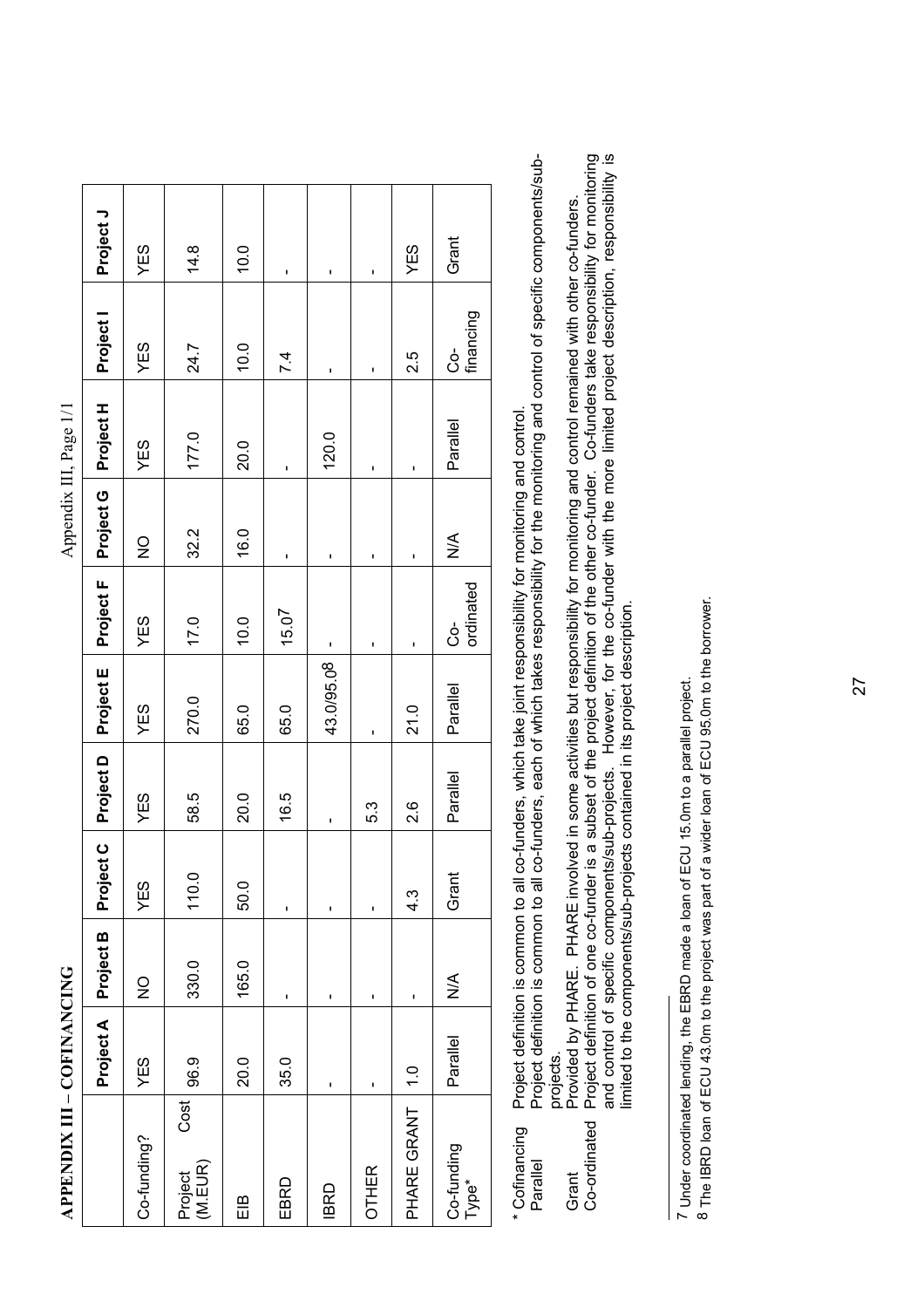#### **THE EUROPEAN INVESTMENT BANK**

The European Investment Bank (EIB) is owned by the fifteen European Union (EU) Member States and has its headquarters in Luxembourg. It supports EU policies on a self-financing basis, raising its resources on the world's capital markets for onlending to sound capital investment projects that promote the balanced development of the European Union.

Set up in 1958 by the Treaty of Rome, the EIB has its own administrative structure and decision-making and control bodies (Board of Governors - usually the Finance Ministers of the Member Countries - Board of Directors, Management Committee and Audit Committee).

As a major international borrower, which has always been awarded the highest "AAA" credit rating by the world's leading rating agencies, the EIB raises large volumes of funds on fine terms; it onlends the proceeds of its borrowings on a nonprofit basis.

The volume of the EIB's operations has grown steadily and the Bank is today one of the largest financing institutions of its kind in the world. While the bulk of its loans are within the European Union, the Bank has also been called upon to participate in the implementation of the Union's development aid and cooperation policies through financing for the benefit of some 120 non-EU countries. It therefore supports:

- Economic growth in the African, Caribbean and Pacific States and the Overseas Countries and Territories, as well as in the Republic of South Africa;
- A stronger Euro Mediterranean partnership;
- Preparations for the accession of the Central and Eastern European Countries and Cyprus;
- Industrial cooperation, including the transfer of technical know-how, with Asia and Latin America.

The EIB began carrying out ex-post evaluations in 1988, mainly for its operations in non-EU Member Countries. In 1995, the Bank established an Evaluation Unit to cover operations both inside and outside the Union. Ex-post evaluations take a thematic approach and are intended for publication. To-date the bank has published:

- 1. Performance of a Sample of Nine Sewage Treatment Plants in European Union Member Countries (1996 available in English, French and German)
- 2. Evaluation of 10 Operations in the Telecommunications Sector in EU Member States (1998 available in English, French and German)
- 3. Contribution of Large Rail and Road Infrastructure to Regional Development (1998 available in English, French and German)
- 4. Evaluation of Industrial Projects Financed by the European Investment Bank under the Objective of Regional Development (1998 - available in English, French and German)
- 5. An Evaluation Study of 17 Water Projects located around the Mediterranean (1999 available in English, French, German, Italian and Spanish).
- 6. The impact of EIB Borrowing Operations on the Integration of New Capital Markets. (1999 available in English, French and German).
- 7. EIB Contribution to Regional Development A synthesis report on the regional development impact of EIB funding on 17 projects in Portugal and Italy (2001 – available in English (original version), French, German, Italian and Portuguese (translations from the original version)).
- 8. Evaluation of the risk capital operations carried out by the EIB in four ACP countries 1989-1999 (2001 available in English (original version), French and German (translations from the original version)).
- 9. EIB financing of energy projects in the European Union and Central and Eastern Europe (2001- available in English (original version), French and German (translations from the original version))
- 10. Review of the Current Portfolio Approach for SME Global Loans (2002 available in English (original version), French and German (translations from the original version)).
- 11. EIB Financing of Solid Waste Management Projects (2002 available in English (original version), French and German (translations from the original version)).
- 12. Evaluation of the impact of EIB financing on Regional Development in Greece (2003 available in English (original version) and French).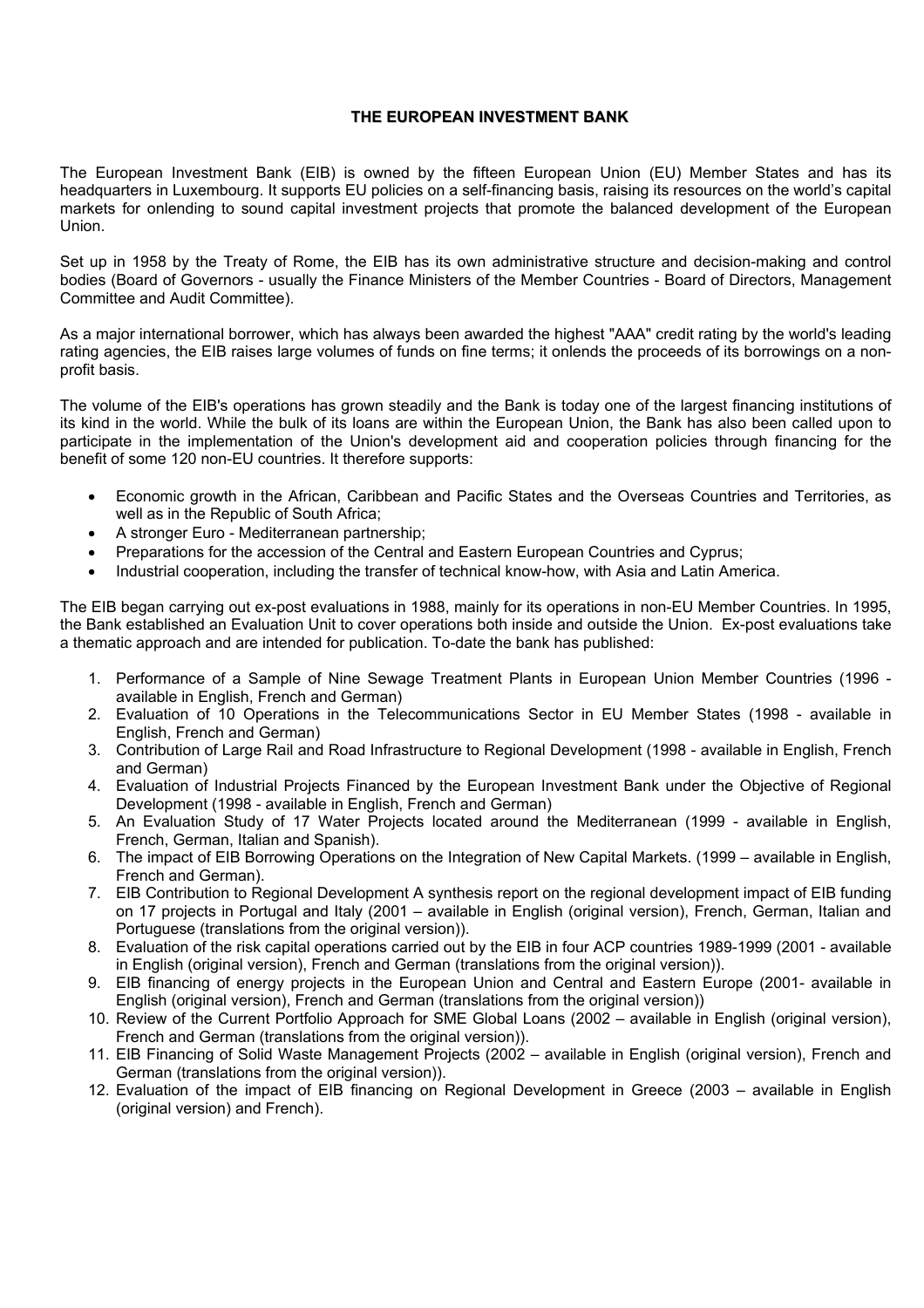- 13. Evaluation of Transport Projects in Central and Eastern Europe (2003 available in English (original version)).
- 14. EIB Financing of Urban Development Projects in the EU (2003 available in English (original version), French and German).
- 15. Evaluation of the projects financed by the EIB under the Asia and Latin America mandates (2004 available in English (original version), French, German and Spanish).
- 16. Evaluation of EIB financing of Airlines (2004 available in English (original version)).

These reports are available from the EIB website: <http://www.eib.org/publications/eval/>or by e-mail: [EValuation@eib.org](mailto:EValuation@eib.org)